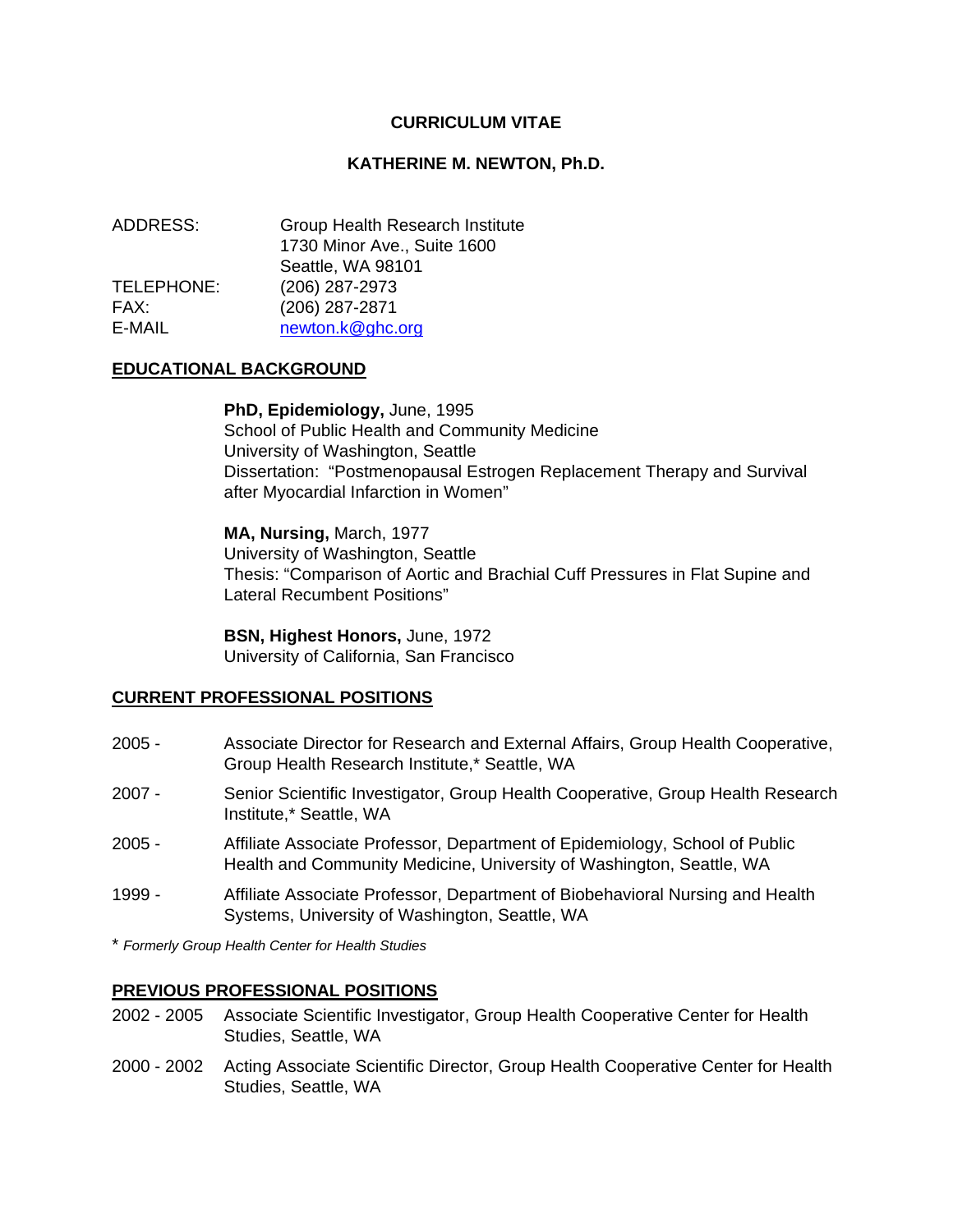- 1999 2004 Affiliate Assistant Professor, Department of Epidemiology, School of Public Health and Community Medicine, University of Washington, Seattle, WA
- 1997 2000 Assistant Investigator, Group Health Cooperative Center for Health Studies, Seattle, WA
- 1995 1997 Postdoctoral Fellow, Group Health Cooperative Center for Health Studies, Seattle, WA
- 1990 1995 Research Assistant, Division of Public Health Sciences, Fred Hutchinson Cancer Research Center, Seattle, WA
- 1990 1993 Teaching Assistant, Epidemiologic Methods III, Department of Epidemiology, School of Public Health and Community Medicine, University of Washington, Seattle, WA
- 1982 1989 Nurse Coordinator, Cardiothoracic Surgery, University of Washington Medical Center, Seattle, WA
- 1977 1982 Lecturer/Research Instructor, Department of Physiological Nursing, University of Washington, Seattle, WA
- 1972 1978 Staff nurse, Coronary & Cardiovascular intensive care, Veterans Administration Hospital, San Francisco, CA, & Providence Hospital Seattle, WA

## **SCHOLARSHIPS, FELLOWSHIPS, HONORS AND AWARDS**

2011 American Heart Association Research Administration Volunteer Recognition Award 2011 North American Menopause Society Annual Meeting Poster Prize Winner. Self-Reported Vasomotor Symptoms and Dietary Isoflavones: Results from the LeAVES Study. Newton KM, Lampe J, Reed SD, et al. 1994 1994 Outstanding Student Scholarship Award Department of Epidemiology, School of Public Health and Community Medicine University of Washington, Seattle 1992 - 1994 Individual National Research Service Award, National Center for Nursing Research, Pre-doctoral Fellowship 1992 Presenter, Student Workshop, Society of Epidemiologic Research 1975 Institutional Training Grant (NRSA), NIH, for pursuit of Masters Degree 1969 - 1970 Regents Scholar, University of California, San Francisco

# **PROFESSIONAL ACTIVITIES**

## **Professional Organizations**

American Heart Association Council on Cardiovascular Epidemiology Council on Cardiovascular Nursing American Diabetes Association European Menopause and Andropause Society North American Menopause Society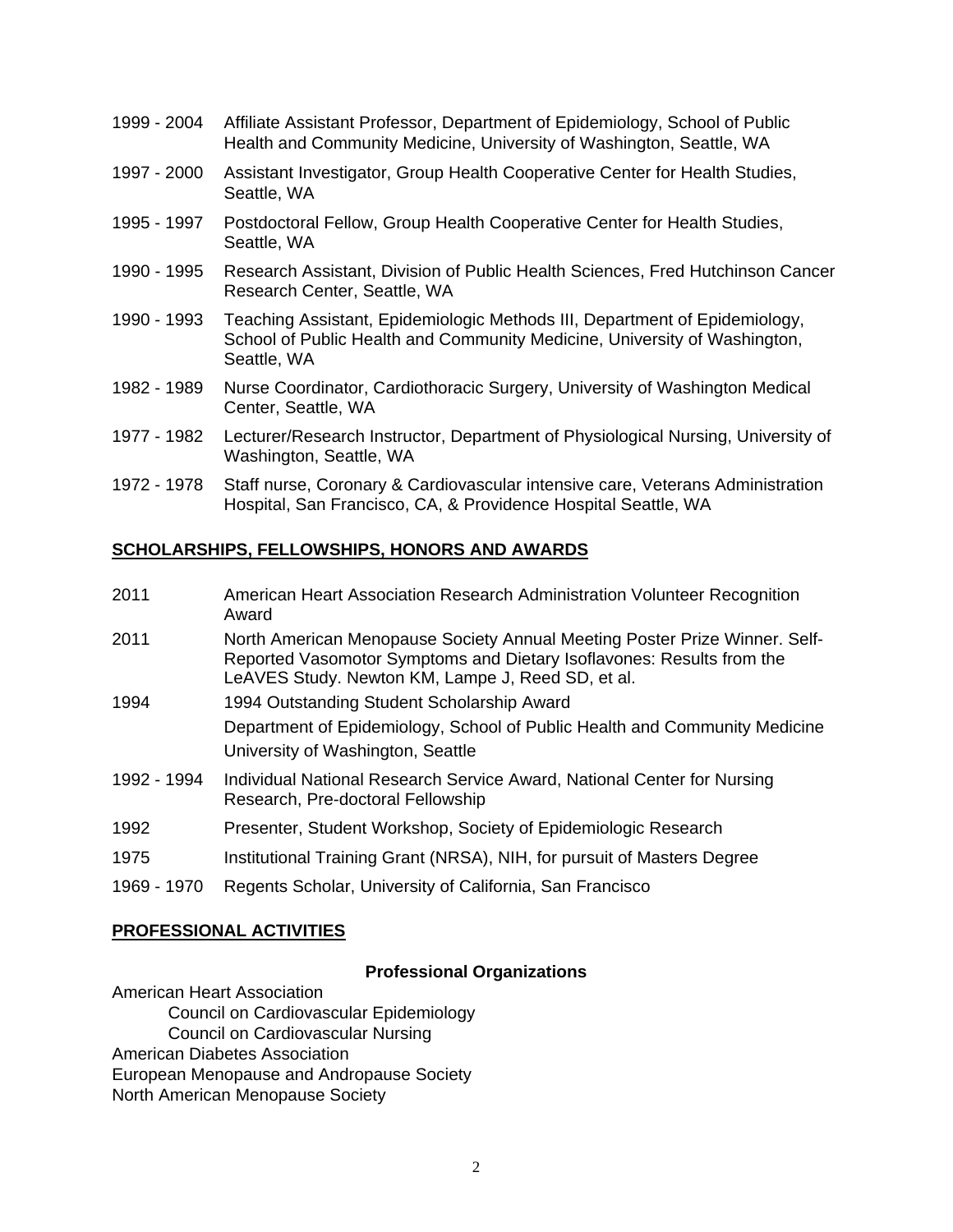# **Invited Participation in National/International Meetings**

- June 2009 "Equol, Soy, and Menopause Research Leadership Conference", the Center for Emerging Issues in Science (CEIS), Life Science Research Office (LSRO), Washington, D.C.
- May 2009 "Physician Approaches to Hormone Therapy Discontinuation."

 "Who can Quit? Factors Associated with Non-Compliance with Short-Term Hormone Therapy Suspension Prior to Screening Mammography." 8th European Congress on Menopause (EMAS), London, UK.

- March 2007 "Menopause and Sleep Problems." Scientific Workshop on Women and Sleep sponsored by the National Sleep Foundation and the Atlanta School of Sleep Medicine, Washington, D.C.
- January 2007 "Principal Results of the Herbal Alternatives for Menopause Study." National Advisory Council on Aging Meeting, National Institute on Aging, Washington, D.C.
- Nov & July 2006 Conference on "New Interventions for Menopausal Symptoms I & II," sponsored by National Institute on Aging, National Institutes of Health, Bethesda, MD.
- Sept 2006 "Northern Lights Workshop on CAM Use Registration," sponsored by The National Research Center in Complementary and Alternative Medicine, University of Tromso, Tromso, Norway.
- June 2006 **"**Hormone Therapy Re-Initiation and First-Time Initiation by Type, Dose and Route, After the Women's Health Initiative."

 "The Impact of Hormone Therapy and Herbal Remedies for Menopause Symptoms on Sleep Quality: The HALT Trial." 7th European Congress on Menopause, Istanbul, Turkey.

- January 2004 "Validity of Self Report Measures of Vasomotor Symptoms," Invited Speaker/Panelist, Workshop on Measurement of Vasomotor Symptoms, Sponsored by National Center for Complementary and Alternative Medicine, National Institutes of Health, Bethesda, MD.
- March 2003 "Menopause Basics," Sponsored by North American Menopause Society, American Association of Pharmacists, New Orleans, LA.
- May 2001 "Shared Decision Making: HRT as a Research Paradigm." HMO Research Network Conference. Seattle, WA.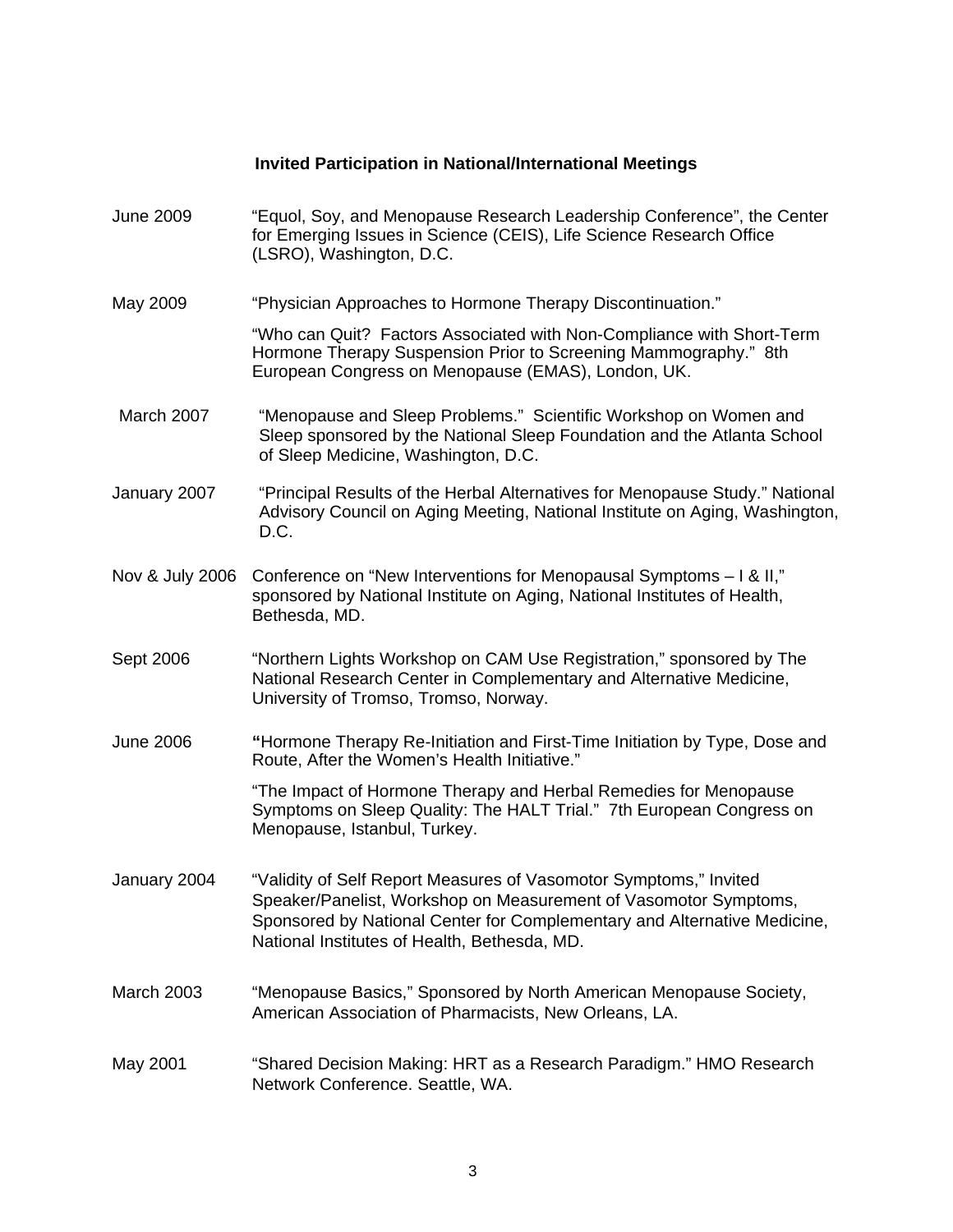- May 2001 "Creating opportunities with consumer and community-based research." Program Moderator. Building Bridges VII Research Conference, American Association of Health Plans, Seattle, WA.
- June 2000 "The epidemiology of menopause," and "Complementary and alternative strategies." Promoting Menopausal Health: Practical Clinical Guidelines. Association of Women's Health, Obstetric and Neonatal Nurses.
- 1997-1998 "Estrogen replacement therapy and prognosis after first myocardial infarction." Poster Sessions on Women and Heart Disease Sponsored by the American Heart Association. ACOG Scientific Sessions, Las Vegas, March 1997; American Association of Family Practice, Chicago, September, 1997; American Medical Women's Association, Chicago, November, 1997; American Heart Association Scientific Sessions, Orlando, November, 1997; NHLBI, Cardiovascular Health: Coming together for the 21<sup>st</sup> Century, San Francisco, February, 1998; American Heart Association Scientific Sessions, Dallas, November, 1998.
- May 1998 "The use of alternative and complementary medicine by women enrolled in an HMO setting." Fourth Annual HMO Research Network Conference, Oakland, CA.
- May 1998 "Obesity and Postmenopausal Hormones." Obesity: Impact on Cardiovascular Disease. American Heart Association sponsored workshop. Amelia Island, Florida.
- September 1998 "Promoting Informed Decision Making During mid Life: Examples from Canada and the United States." North American Menopause Society, Toronto, Canada.
- November 1998 **"**Risks and Benefits of Hormone Replacement Therapy: Beyond CAD." American Heart Association Scientific Sessions. Dallas, TX.
- August 1997 "The effects of estrogen replacement therapy on prognosis in women with coronary heart disease." National Medical Association, Honolulu, Hawaii.

#### **Invited Lectures**

- January, 2013 "The Placebo Effect in RCTs: What is it? How can RCT designs address it?" Fred Hutchinson Cancer Research Center, Seattle, WA
- October 2009 "Menopause Symptoms and Hormonal Changes" 2<sup>nd</sup> Annual Pre-FNCE (Nutrition in Complementary Care) Conference, American Dietetic Association, Denver, CO.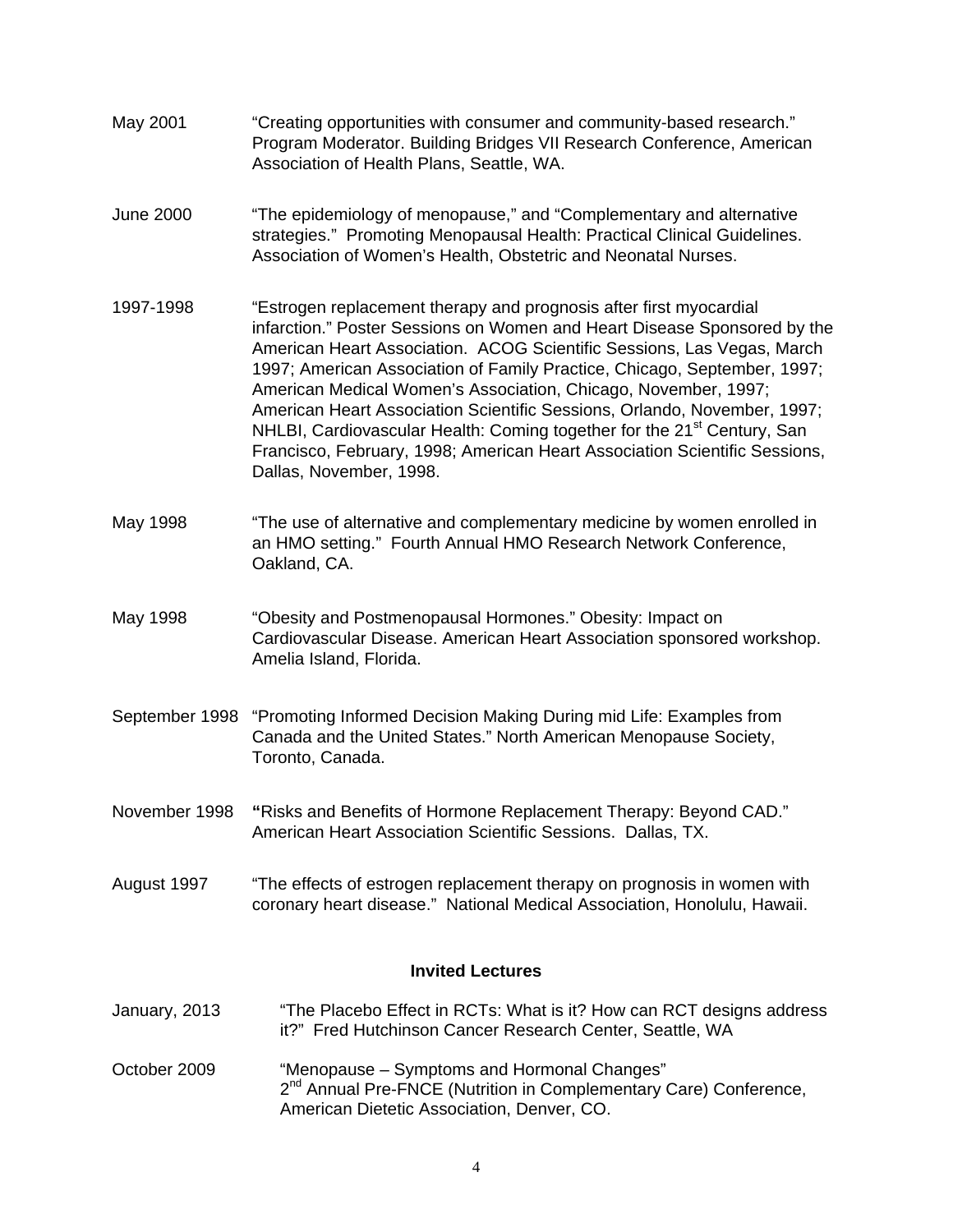| October 2008    | "Lessons Learned from the Herbal Alternatives Trial"<br>Institute of Translational Health Sciences, University of Washington,<br>Seattle, WA.                                                                                    |
|-----------------|----------------------------------------------------------------------------------------------------------------------------------------------------------------------------------------------------------------------------------|
| April 2008      | "Primary Findings from the Herbal Alternatives Study," Bastyr University<br>Research Conference, Seattle, WA                                                                                                                     |
| October 2007    | "Primary Outcomes form Herbal Alternatives Study," Department of<br>Epidemiology, University of Washington School of Public Health and<br>Community Medicine, Seattle WA.                                                        |
| April 2007      | "Herbal Alternatives for Menopause Symptoms." Complementary and<br>Alternative Medicine and Center for Women's Health and Gender<br>Research Program, University of Washington School of Nursing, Seattle,<br>WA.                |
| March 2006      | "The Herbal Alternative HALT Study: A randomized trial of black cohosh,<br>multibotanical herbs and dietary soy for vasomotor symptoms." Human<br>Nutraceutical Research Unit, University of Guelph, Guelph, Ontario,<br>Canada. |
| May 2004        | "Alternative therapies for mid-life women: issues and research<br>opportunities." 10 <sup>th</sup> Annual HMO Research Network Conference,<br>Dearborn, MI, May 4, 2004.                                                         |
| May 2001        | "Attitudes and knowledge about future risk of type 2 diabetes and<br>diabetes prevention among women with prior GDM and their health care<br>providers." Western Diabetes in Pregnancy Study Group. Skamania, WA.                |
| May 2001        | "Hormone Replacement Therapy and Alternative Therapies for<br>Menopause." Continuing Nursing Education, University of Washington,<br>Seattle, WA.                                                                                |
| February 1999   | "Hormone Replacement Therapy, Has the pendulum swung the other<br>way?" Continuing Nursing Education, University of Washington, Seattle,<br>WA.                                                                                  |
| October 1998/99 | "The Epidemiology of Menopause." Reproductive Epidemiology,<br>Department of Epidemiology, School of Public Health and Community<br>Medicine, University of Washington.                                                          |
| October 1998    | "Informed decision making about hormone replacement therapy in a<br>managed care setting." Department of Biobehavioral Nursing and Health<br>Care Systems. School of Nursing, University of Washington, Seattle,<br>WA.          |
| March 1998      | "Informed decision making about hormone replacement therapy in a<br>managed care setting." Center for Women's Health Research, School of<br>Nursing, University of Washington.                                                   |
| January 1998    | "What factors account for differences in HRT prescribing by healthcare<br>providers? The physician's role in women's decision making about<br>hormone replacement therapy - The EnPOWER provider survey." The                    |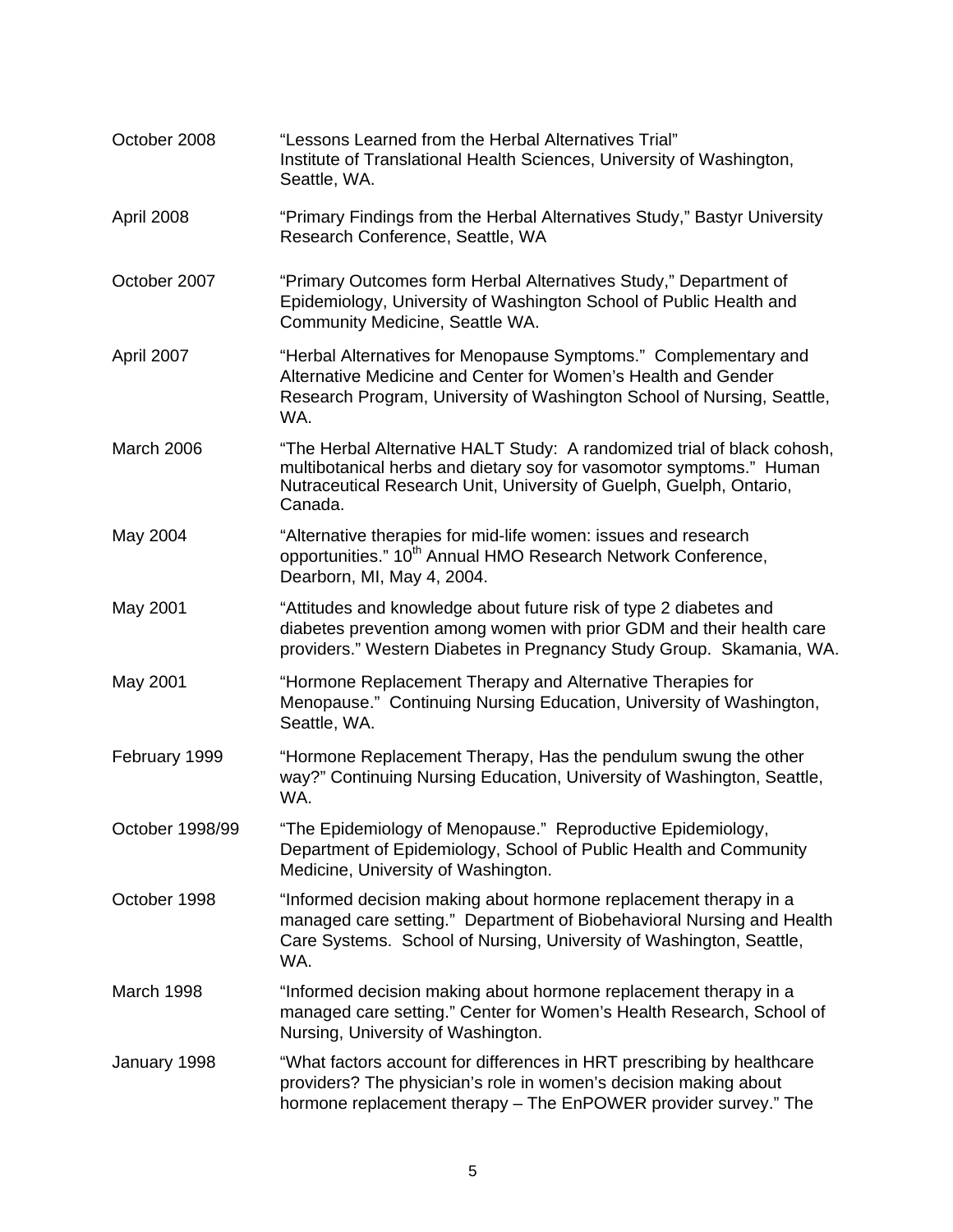Future of Managed Care and Women's Health: New Directions for the 21<sup>st</sup> Century, The U.S. Public Health Service's Office on Women's Health, Washington D.C.

# **Editorial Reviews**

Annals of Internal Medicine Archives of Internal Medicine Diabetes Care Journal of Clinical Epidemiology Journal of Women's Health & Gender Based Medicine **Maturitas** Menopause **Obesity** Obstetrics and Gynecology Women's Health Issues

#### **Grant Reviews**

| 2011 | Co-Chairperson, Genomics and Translational Biology Epidemiology and<br>Observational Epidemiology (GTOE) Study Group, American Heart Association,<br>Dallas, TX. |
|------|------------------------------------------------------------------------------------------------------------------------------------------------------------------|
| 2010 | Genomics and Translational Biology Epidemiology and Observational<br>Epidemiology (GTOE) Peer Review Committee, the American Heart Association,<br>Dallas, TX.   |
| 2010 | Ad Hoc Reviewer, U01 Special Study Section, National Institute on Aging,<br>National Institutes of Health.                                                       |
| 2009 | Ad Hoc Reviewer, U01 Special Study Section, National Institute on Aging,<br>National Institutes of Health.                                                       |
| 2009 | Outcomes and Behavior Science Peer Review Committee, the American Heart<br>Association, Dallas, TX.                                                              |
| 2008 | Behavioral Science, Epidemiology & Prevention Committee, American Heart<br>Association, Dallas TX.                                                               |
| 2008 | National Institute of Diabetes and Digestive and Kidney Diseases, Special<br>Emphasis Panel, National Institutes of Health.                                      |
| 2007 | National Institute of Diabetes and Digestive and Kidney Diseases, Special<br>Emphasis Panel, National Institutes of Health.                                      |
| 2006 | National Institute of Diabetes and Digestive and Kidney Diseases, Special<br>Emphasis Panel, National Institutes of Health.                                      |
| 2005 | National Center for Complementary and Alternative Medicine, Special Emphasis<br>Panel, Additional Clinical Science, National Institutes of Health.               |
| 2004 | Ad Hoc Reviewer, Aging Study Group 01, National Institutes of Health.                                                                                            |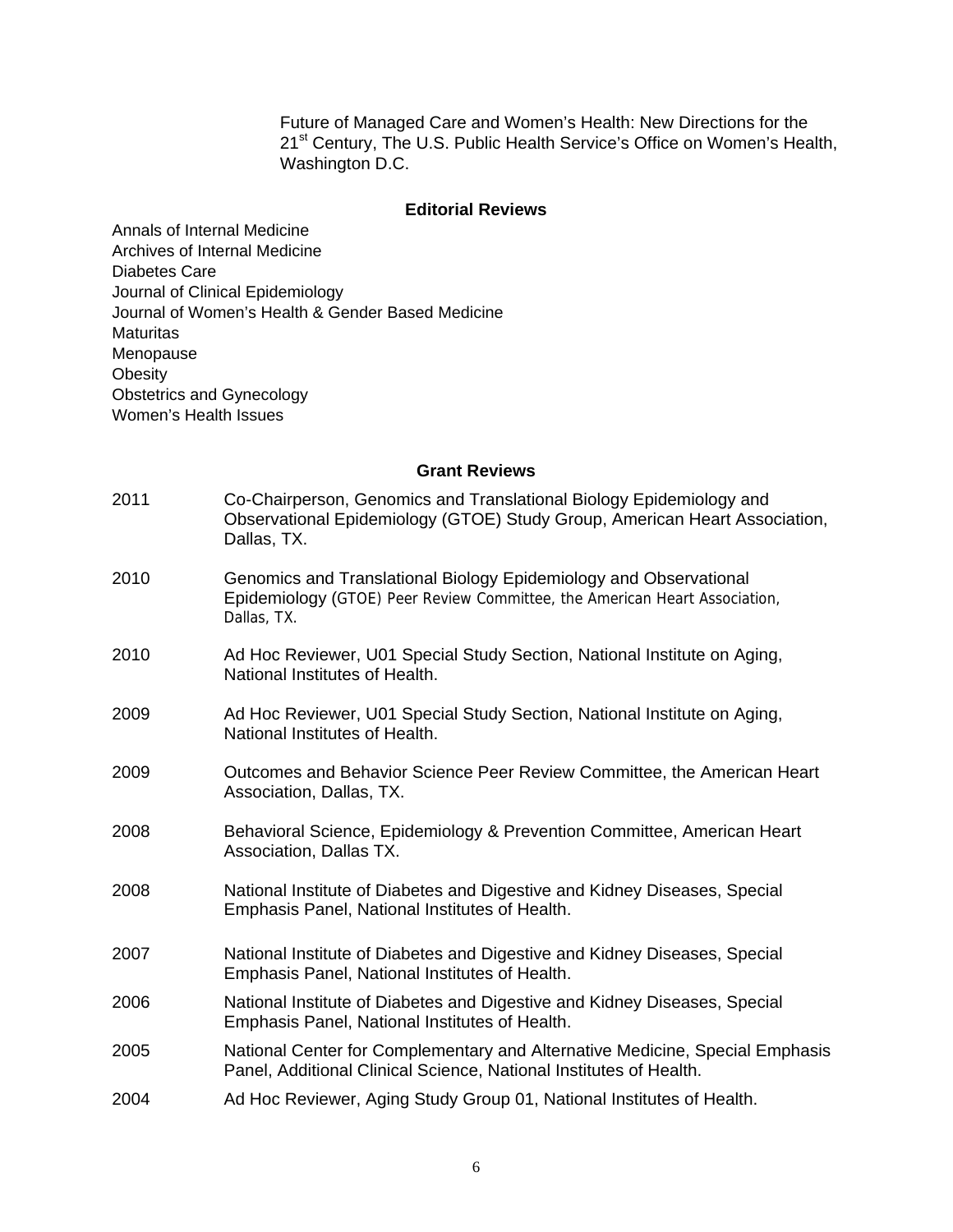| 2004      | Centers for Disease Control and Prevention. Prevention Center Research<br>Program, 2004 External Review for Prevention Center Proposals. |
|-----------|------------------------------------------------------------------------------------------------------------------------------------------|
| 2003      | National Heart Lung and Blood Institute, Special Emphasis Panel review of<br>Unsolicited Proposal, National Institutes of Health.        |
| 2003      | National Center for Complementary and Alternative Medicine, Special Emphasis<br>Panel, National Institutes of Health.                    |
| 2001      | Centers for Disease Control and Prevention, Prevention Center Research<br>Program, 2001 External Review - Special Emphasis Panel.        |
| 2000-2003 | Behavioral Science, Epidemiology & Prevention Study Group, American Heart<br>Association, Dallas, TX (Co-Chair, 2002-3).                 |
| 1999      | Alliance of Community Health Plans 1999.                                                                                                 |
| 1999      | HMO Research Network 1999.                                                                                                               |

#### **Professional Service**

- 2011-2012 Chair, HMO Research Network 2012 Scientific Symposium Meeting
- 2007 Convener, HMORN Diabetes Research Consortium Meeting, American Diabetes Association Scientific Sessions Meeting, Chicago.
- 2003-2008 Member, Data and Safety Monitoring Committee, "Glutathione Transferases in Humans" (2EAT) study. Johanna Lampe, PI. Fred Hutchinson Cancer Research Center.
- 2002-2005 Chair, Scientific Policy Committee, Center for Health Studies, Group Health Cooperative.
- 2002-present Member, Research Quality Liaison Committee, Group Health Cooperative.
- 2002-present Member, Integrating CAM: Nursing Emphasis (CAM and Nursing) Advisory Committee, University of Washington, School of Nursing.
- 2004-2005 North American Menopause Society, Abstract Reviewer.
- 2002-2003 North American Menopause Society, commentary for Menopause News, an email service providing summaries and commentary about recent scientific publications.
- 2000-2002 Member, Scientific Policy Committee, Center for Health Studies, Group Health Cooperative.
- 2000-2002 Member, Professional Education Committee, North American Menopause Society.
- 1999-2004 Reviewer "NAMS Menopause Core Curriculum Study Guide," North American Menopause Society.
- 1989 & 1990 Co-chair, Scientific Symposium Planning Committee American Heart Association Washington Affiliate.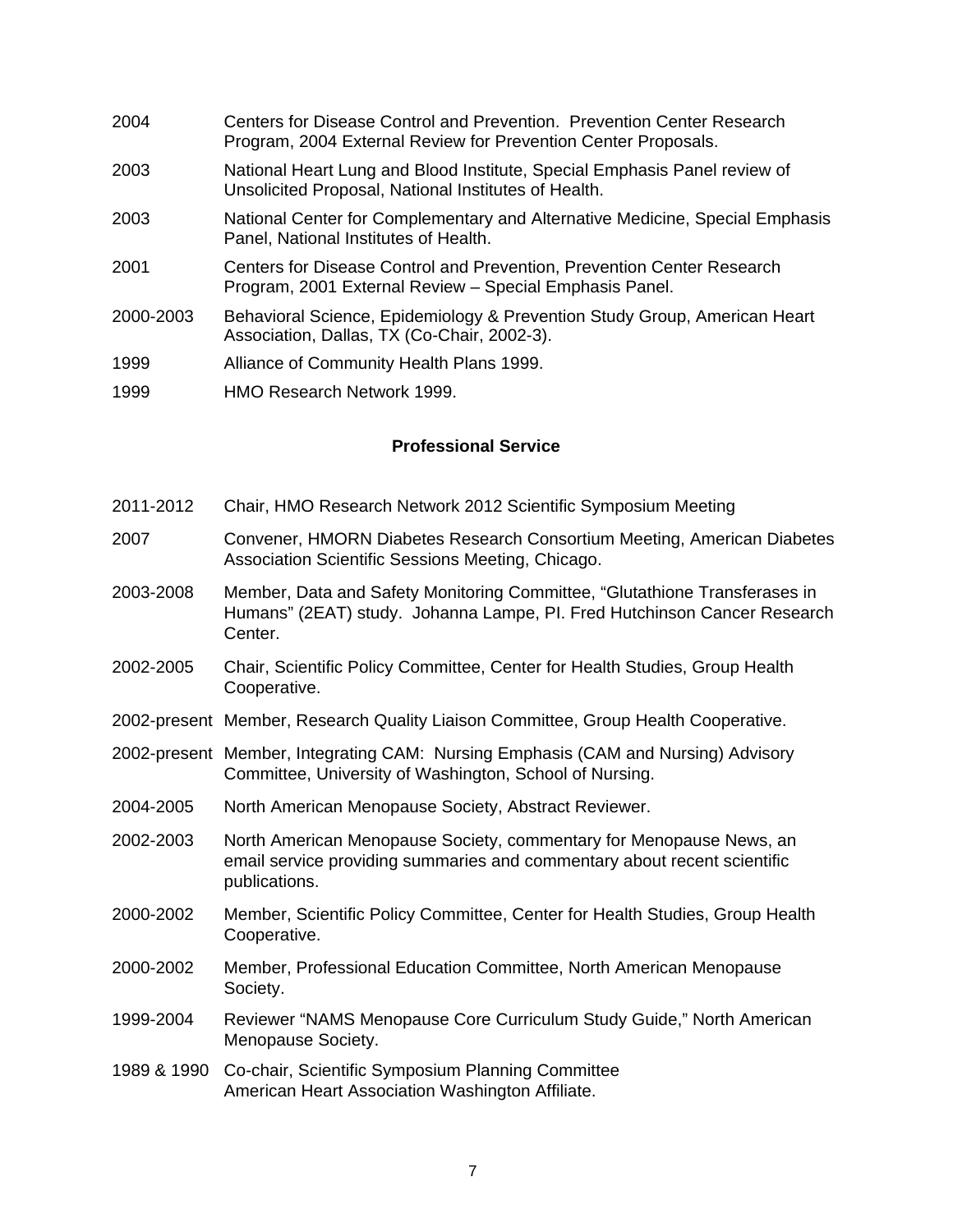| 1990                     | Healthcare Site Committee, AHA Washington Affiliate.                                                                                                            |  |
|--------------------------|-----------------------------------------------------------------------------------------------------------------------------------------------------------------|--|
| 1990                     | Women and Heart Disease Task Force, AHA Washington Affiliate.                                                                                                   |  |
| 1989-1990                | Admission Committee, Department of Epidemiology, University of Washington.                                                                                      |  |
| <b>Community Service</b> |                                                                                                                                                                 |  |
| 2007                     | Invited Speaker, Group Health Senior Caucus Annual Meeting, "How the Center<br>for Health Studies transforms health care at Group Health and around the world." |  |
| 1998-2005                | Member, Heart Care Roadmap Team, Group Health Cooperative of Puget<br>Sound.                                                                                    |  |
| 2000-2002                | Member, Diabetes Roadmap Team, Group Health Cooperative of Puget Sound.                                                                                         |  |
| 2003                     | Invited Speaker, GHC Community Forum, Burien Clinic, "Getting to the Heart of<br>the Matter."                                                                   |  |

# **BIBLIOGRAPHY**

## **Research Papers in Refereed Journals**

- 1. Sivarajan ES, Bruce RA, Almes MJ, Green B, Belanger L, Lindskog BD, **Newton KM**, Mansfield LW. In-hospital exercise after myocardial infarction does not improve treadmill performance. New England Journal of Medicine 1981;305:357-362.
- 2. **Newton KM**. Comparison of aortic and brachial cuff pressures in flat supine and lateral recumbent positions. Heart and Lung 1981;10:821-826.
- 3. Sivarajan ES, **Newton KM**, Almes MJ. Limited effects of out-patient teaching and counseling after myocardial infarction: a controlled study. Heart and Lung 1983;12:65- 73.
- 4. Ott CR, Sivarajan ES, **Newton KM**, Almes MJ, Bruce RA, Bergner M, Gilson BS. A controlled randomized study of early cardiac rehabilitation: The Sickness Impact Profile as an assessment tool. Heart and Lung 1983;12:162-170.
- 5. **Newton KM**, Sivarajan ES, Clark JL. Patient perceptions of risk factor changes and cardiac rehabilitation outcomes after myocardial infarction. Journal of Cardiac Rehabilitation 1985;5:159-168.
- 6. Moore KI, **Newton KM**. Orthostatic heart rates and blood pressures in healthy young women and men. Heart and Lung 1986;15:611-617.
- 7. **Newton KM**, Killien MG. Patient/spouse learning needs during recovery from coronary artery bypass. Progress in Cardiovascular Nursing 1988;3:62-69.
- 8. Froelicher ES, Kee LL, **Newton KM**, Lindskog B, Livingston M. Return to work, sexual activity, and other activities after acute myocardial infarction. Heart Lung 1994;23:423- 35.
- 9. Jick H, Derby LE, Myers MW, Vasilakis C, **Newton KM**. Risk of hospital admission for idiopathic venous thromboembolism among users of postmenopausal estrogens. Lancet 1996;348:981-83.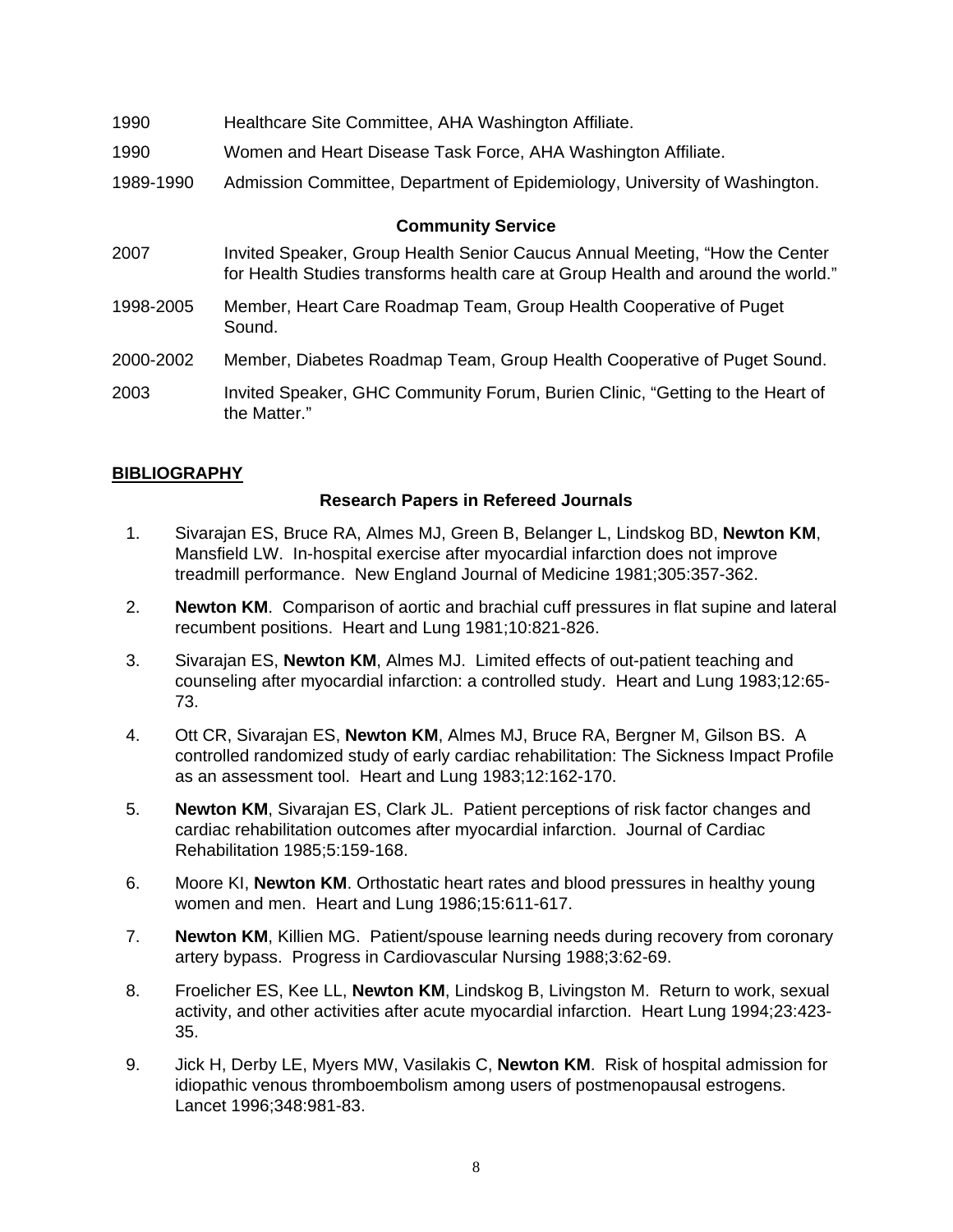- 10. **Newton KM**, LaCroix AZ. The association of body mass index with reinfarction and survival after first myocardial infarction in women. J Women's Health, 1996;5:433-44.
- 11. **Newton KM**, LaCroix AZ, McKnight B, Knopp RH, Siscovick DS, Heckbert SK, Weiss NS. Estrogen replacement therapy and prognosis after first myocardial infarction. Am J Epidemiol, 1997;145:269-77.
- 12. **Newton KM**, LaCroix AZ, Leveille S, Rutter C, Keenan NL, Anderson LA. Women's beliefs and decisions about hormone replacement therapy. J Women's Health 1997;6:459-465.
- 13. Leveille S, LaCroix AZ, **Newton KM**. Older women and hormone replacement therapy: Factors influencing late life initiation. J Am Geriatr Soc 1997;45:1496-1500.
- 14. LaCroix AZ, **Newton KM**, Leveille SG, Wallace J. Healthy aging: a women's issue. West J Med 1997;167:220-232.
- 15. Kaplan RC, Heckbert SR, Weiss NS, Wahl PW, Smith ML, **Newton KM**, Psaty BM. Postmenopausal estrogens and risk of myocardial infarction in diabetic women. Diab Care 1998;21:1117-1121.
- 16. **Newton KM**, LaCroix AZ, Leveille S, Rutter C, Keenan NL, Anderson LA. The physician's role in women's decision making about hormone replacement therapy. Obstet Gynecol 1998;92:580-4.
- 17. Buist DSM, LaCroix AZ, **Newton KM**, Keenan NL. Are long-term hormone replacement therapy users different from short-term and never users? Am J Epidemiol 1999;149:275-81.
- 18. Ramsey SD, **Newton KM**, Blough D, McCulloch D, Sandhu N, Reiber GE, Wagner EH. Incidence, outcomes and costs of foot ulcers in patients with diabetes. Diab Care 1999;22:382-387.
- 19. **Newton KM,** Wagner EH, Ramsey SD, McCulloch D, Evans R, Sandhu N, Davis C. The use of automated data to identify complications and comorbidities of diabetes: a validation study. J Clin Epidemiol 1999;52:199-207.
- 20. Anderson LA, Caplan LS, Buist DSM, **Newton KM,** Curry SJ, Scholes D, LaCroix AZ. Perceived barriers and recommendations concerning hormone replacement therapy counseling among primary care providers. Menopause 1999;6:161-166.
- 21. Ramsey SD, **Newton KM**, Wagner EH, McCulloch D, Evans R. Patient-level estimates of the cost of diabetes complications in diabetes in a managed care population. Pharmacoeconomics 1999;16:285-295.
- 22. LaCroix AZ, **Newton KM**, Buist DSM, Curry SJ, Scholes D, Anderson LA, Keenan NL. . Population-based strategy for improving informed decision making about hormone replacement therapy in managed care settings. Women's Health Issues 1999;9:306- 318.
- 23. Buist DSM, LaCroix AZ, **Newton KM**, Keenan NL. Long-term HRT users. Menopause Digest 2000;12:210-221.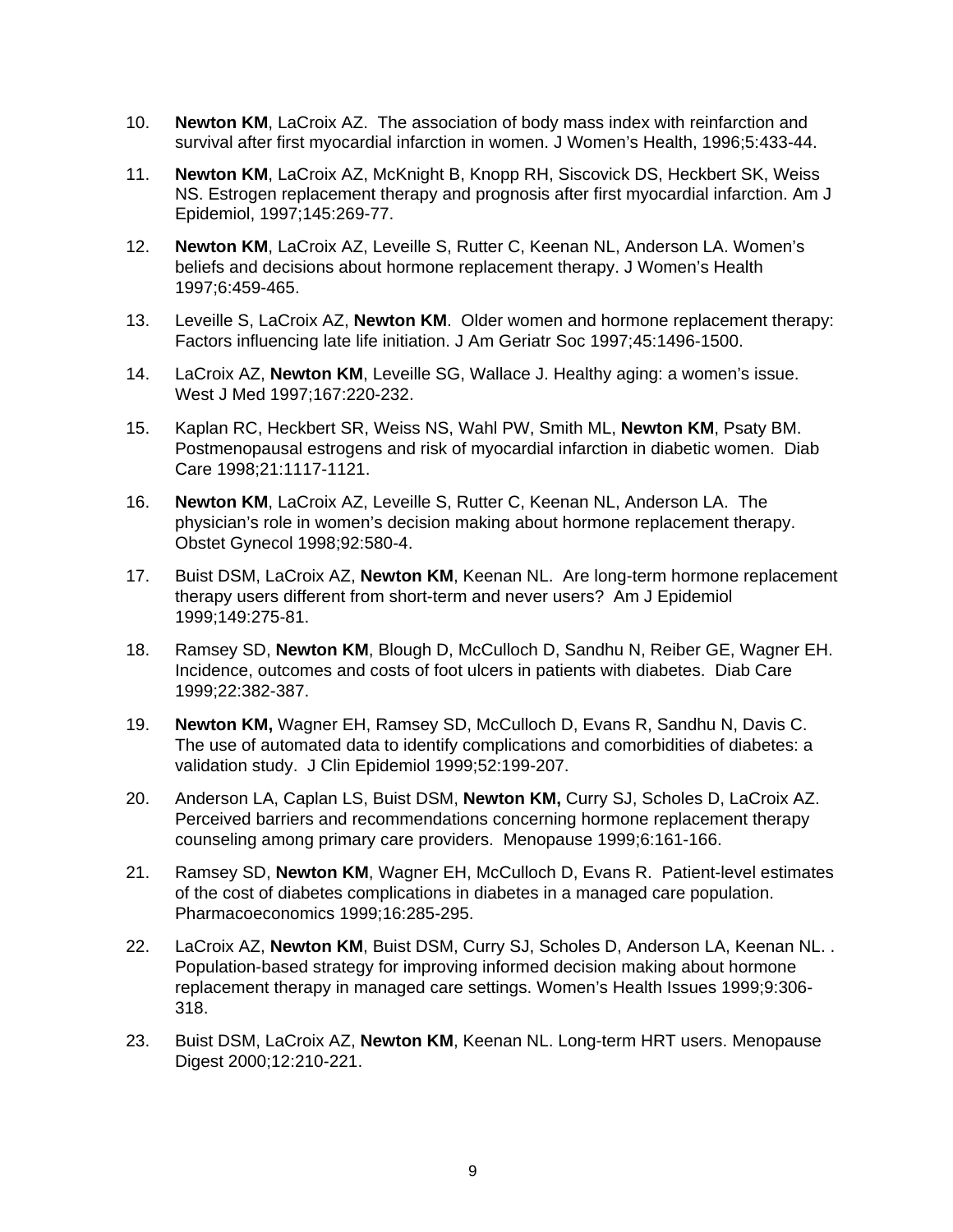- 24. Greenlund KJ, Keenan NL, Anderson LA, Mandelson MT, **Newton KM,** LaCroix AZ. Does provider prevention orientation influence female patients' preventive practices? Am J Prev Med. 2000;19:104-10.
- 25. Phelan EA, Buist DSM, Anderson LA, **Newton KM,** Delaney KM, LaCroix AZ. Understanding Attitudes of Older Women Towards Hormone Replacement Therapy. Preventive Medicine 2001;32:49-56.
- 26. Wagner EH, Sandhu N, **Newton KM**, McCulloch DK, Ramsey SC, Grothaus LC. Effect of improved glycemic control on health care costs and utilization. JAMA 2001;285:182- 189.
- 27. Van Kessel K, Reed S, **Newton K**, Meier A, Lentz G. The Second Stage of Labor and Stress Urinary Incontinence. Am J Obstet Gynecol 2001;184:1571-5.
- 28. Mueller BA, **Newton K,** Holly EA, Preston-Martin S. Residential water source and the risk of childhood brain tumors. Environ Health Perspect 2001;109:551-556.
- 29. **Newton KM,** LaCroix AZ, Buist DSM, Anderson LA, Delaney K. What Factors Account for Hormone Replacement Therapy Prescribing Frequency? Maturitas 2001;39:1-10.
- 30. **Newton KM,** LaCroix AZ, Buist DSM, Anderson LA, Delaney KM. Women's responses to a mailed Hormone Replacement Therapy workbook. Menopause 2001;8:361-7.
- 31. **Newton KM**, Buist DSM, LaCroix AZ, Keenan NL, Anderson LA. Use of alternative therapies for menopause symptoms: results of a population-based survey. Obstet Gynecol 2002:100:18-25.
- 32. Kim C, **Newton KM,** Knopp RH. Gestational diabetes and the incidence of type 2 diabetes: a systematic review. Diabetes Care 2002;25:1862-8.
- 33. Adams KF, **Newton KM**, Chen C, Emerson SS, Potter JD, White E, Lampe JW. Soy isoflavones do not modulate circulating insulin-like growth factor concentrations in an older population in an intervention trial. J Nutr. 2003;133:1316-9.
- 34. **Newton, KM**, LaCroix AZ, Heckbert SR, Abraham L, McCulloch D, Wagner EH, Barlow W. Estrogen therapy and risk of cardiovascular events among women with type 2 diabetes. Diabetes Care. 2003; 26:2810-6.
- 35. Adams KF, Chen C, **Newton KM,** Potter DJ, Lampe JW. Soy isoflavones do not modulate prostate-specific antigen (PSA) concentrations in older men in a randomized controlled trial. Cancer Epidemiol Biomarkers Prev. 2004;13:644-8.
- 36. Valk GD, Renders CM, Kriegsman DM, **Newton KM,** Twisk JW, van Eijk JT, van der Wal G, Wagner EH. Quality of care for patients with type 2 diabetes mellitus in the Netherlands and the U.S. A comparison of two quality improvement programs. Health Serv Res. 2004;39:709-25.
- 37. Sullivan M, **Newton K**, Hecht J, Russo JE, Spertus JA. Depression and health status in elderly patients with heart failure: A 6-month prospective study in primary care. Am J Geriatric Cardiology. 2004;13:252-260.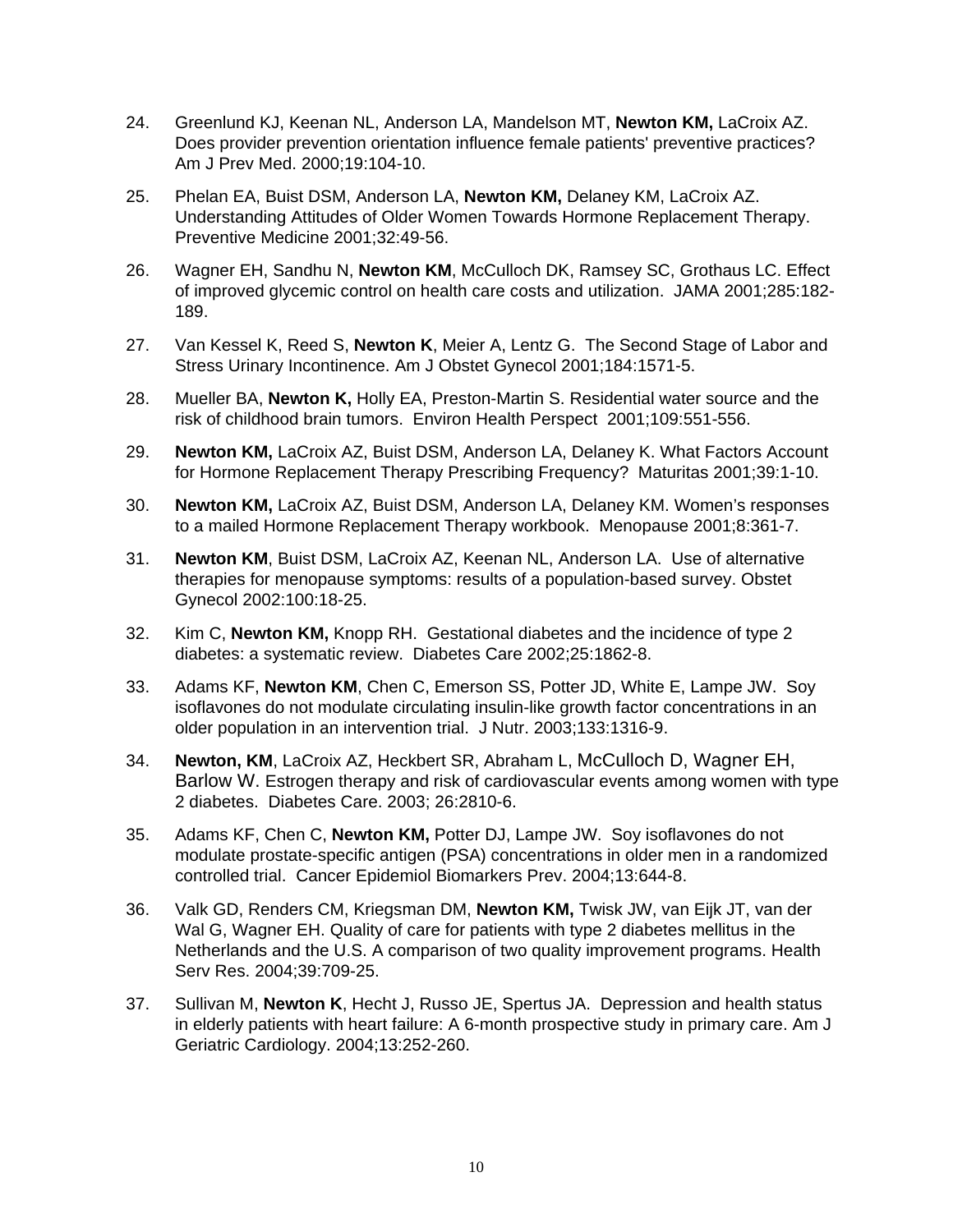- 38. Buist DSM, **Newton KM**, Miglioretti DL, Beverly K, Connelly MT, Andrade S, Hartsfield DL, Wei F, Pettus PT, Chan AK, Larry Kessler L. Hormone therapy prescribing patterns in the United States. Obstet Gynecol. 2004;104(5 Pt 1):1042-50.
- 39. Reed SD, **Newton KM,** LaCroix AZ. Indications for hormone therapy: the post-Women's Health Initiative era. Endocrinol Metab Clin North Am. 2004;33:691-715.
- 40. Melville J, Katon, W Delaney K, **Newton K**. Urinary Incontinence in U.S. Women: A Population-Based Study. Arch Intern Med. 2005;165:537-42.
- 41. **Newton KM**, Buist DSM, Miglioretti DL, Beverly K, Hartsfield DL, Chan KA, Andrade SE, Wei F, Connelly MT, Kessler L. The Impact of Comorbidities on Hormone Use After the 2002 Release of the Women's Health Initiative. J Gen Intern Med 2005;20:350-6.
- 42. **Newton KM**, Reed SD, Grothaus L, Ehrlich K, Guiltinan J, Ludman E, LaCroix AZ, The Herbal Alternatives for Menopause (HALT) Study: Background and Study Design. Maturitas 2005;52:134-46.
- 43. Adams KF, Lampe PD, **Newton KM**, Ylvisaker JT, Feld A, Myerson D, Emerson SS, White E, Potter JD, Lampe JW. Soy protein containing isoflavones does not decrease colorectal epithelial cell proliferation in a randomized controlled trial. Am J Clin Nutr, 2005;82:620-626.
- 44. Melville JL, Delaney K, **Newton K,** Katon W. Incontinence Severity and Major Depression in Incontinent Women. Obstet Gynecol 2005;106:585-92.
- 45. Hartsfield CL, Connelly MT, **Newton KM,** Andrade SE, Wei FeiFei, Miglioretti DL, Buist DSM. Health System Responses to the Women's Health Initiative Findings on Estrogen and Progestin: Organizational Response. J Natl Cancer Inst Monogr. 2005;35:113-115.
- 46. Wei F, Miglioretti DL, Connelly MT, Andrade SE, **Newton KM**, Hartsfield DL, Chan KA, Buist DSM. Changes in women's use of hormones after the Women's Health Initiative estrogen and progestin trial by race, education, and income. J Natl Cancer Inst Monogr. 2005;35:106-112.
- 47. Melville JL, Fan MY, **Newton K**, Fenner D. Fecal Incontinence in U.S. Women: A Population-Based Study. Am J Obstet Gynecol 2005;193:2071-6.
- 48. Melville JL, **Newton K,** Fan MY, Katon W. Health care discussions and treatment for urinary incontinence in U.S. women. Am J Obstet Gynecol. 2006;194:729-37.
- 49. **Newton KM**, LaCroix AZ, Levy L, Li SS, Qu P, Potter JD, Lampe JW. Soy protein and bone mineral density in older men and women: A randomized trial. Maturitas 2006;53:270-7.
- 50. Reed SD, **Newton KM**, Thompson LB, McCrummen BA, Warolin AK. The incidence of repeat uterine surgery following myomectomy. J Women's Health, 2006;15;1046-52.
- 51. Thompson LB, Reed SD, McCrummen BK, Warolin AK, **Newton KM**. Leiomyoma characteristics and risk of subsequent surgery after myomectomy. Int J Gynaecol Obstet 2006;95:138-43.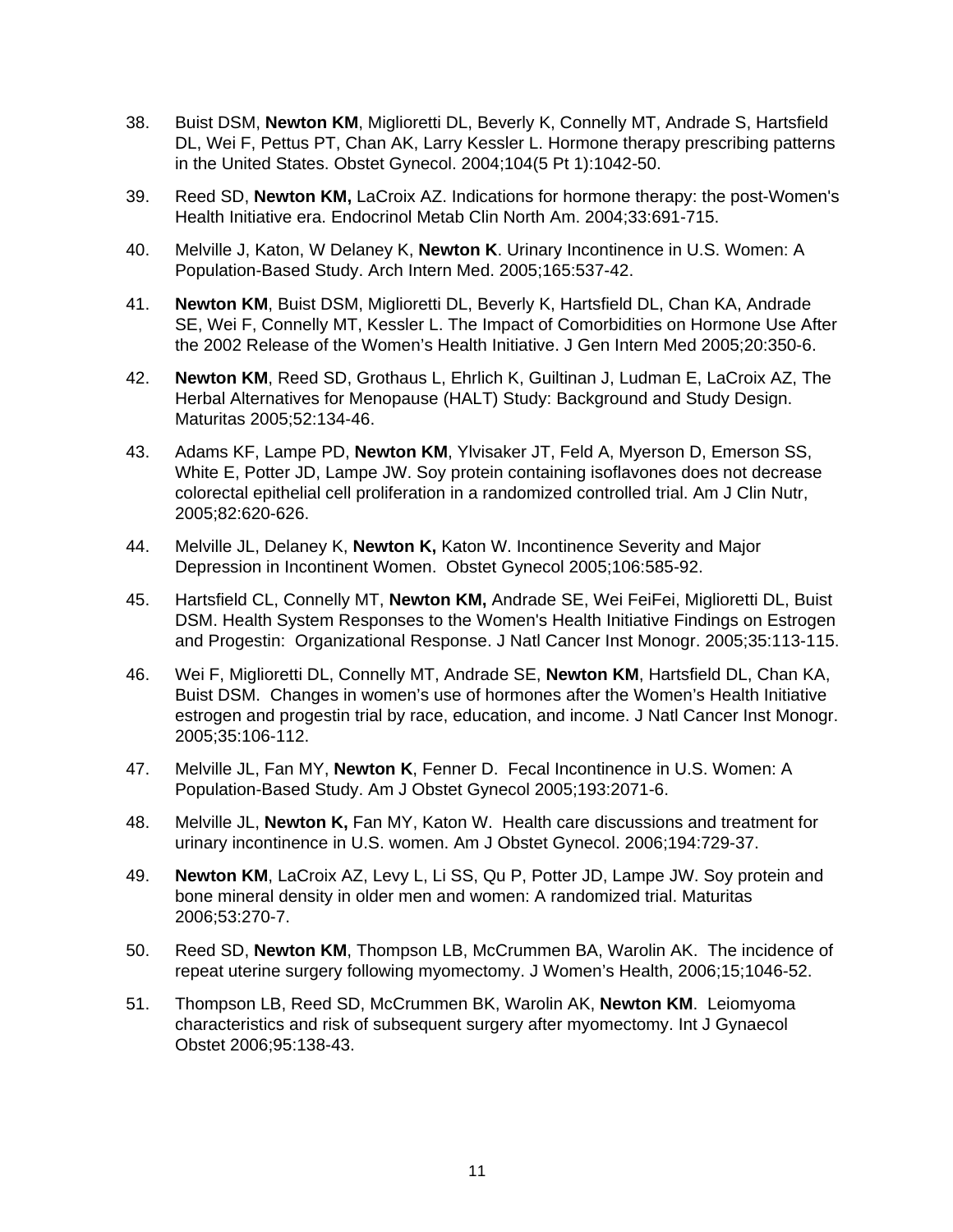- 52. **Newton KM**, Reed SD, LaCroix AZ, Grothaus L, Ehrlich K, Guiltinan J. Treatment of vasomotor symptoms of menopause with black cohosh, multibotanicals, soy, hormone therapy, or placebo. A randomized trial. Ann Intern Med 2006:145:869-79.
- 53. Spangler L, **Newton KM**, Grothaus LC, Reed SD, Ehrlich K, LaCroix AZ. The effects of black cohosh therapies on lipids, fibrinogen, glucose and insulin. Maturitas 2007;57:195-204.
- 54. Reed SD, **Newton KM**, LaCroix AZ, Grothaus L, Ehrlich K. Night sweats, sleep disturbance, and depression associated with diminished libido in late menopause transition and early postmenopause: baseline data for the Herbal Alternatives for Menopause Trial (HALT). Am J Obstet Gynecol. 2007;196:593.e1-7. PMC1976304
- 55. Reed SD, **Newton KM,** LaCroix AZ, Grothaus L, Grieco V, Ehrlich K. Vaginal, endometrial and reproductive hormone findings: randomized placebo-controlled trial of black cohosh, multibotanical herbs and dietary soy for vasomotor symptoms, the herbal alternatives for menopause (HALT) study. Menopause 2008;15(1):51-8.
- 56. Bush TM, Bonomi AE, Nekhlyudov L, Ludman EJ, Reed SD, Connelly MT, Grothaus LC, LaCroix AZ, **Newton KM.** How the Women's Health Initiative (WHI) influenced physicians' practice and attitudes. J Gen Intern Med. 2007; 22(9):1311-6. PMC2219779
- 57. Fialkow MF, **Newton KM,** Lentz GM, Weiss NS. Lifetime risk of surgical management for pelvic organ prolapse or urinary incontinence. Int Urogynecol J Pelvic Floor Dysfunct. 2008; 19(3):437-40.
- 58. Atkinson C, **Newton KM**, Bowles EA., Yong M, Lampe JW. Demographic, anthropometric, and lifestyle factors and dietary intakes in relation to daidzeinmetabolizing phenotypes among premenopausal women in the United States. Am J Clin Nutr. 2008;87:679-87.
- 59. **Newton KM**, Buist DSM, Yu O, Hartsfield CL, Andrade SE, Wei F, Connelly MT, Chan KA. Hormone therapy initiation after the Women's Health Initiative. Menopause. 2008;15(3):487-93.
- 60. Carr DB, **Newton KM**, Utzschneider KM, Tong J, Gerchman F, Kahn SE, Heckbert SR. Modestly elevated glucose levels during pregnancy are associated with a higher risk of future diabetes among women without gestational diabetes. Diabetes Care. 2008;31(5):1037-9.
- 61. Spangler L, Scholes D, Brunner RL, Robbins J, Reed SD, **Newton KM,** Melville J, LaCroix AZ. Depressive symptoms, bone loss, and fractures in postmenopausal women. J Gen Intern Med. 2008;23(5):567-74. PMC2324136
- 62. Allison KH, Reed SD, Voigt LF, Jordan CD, **Newton KM**, Garcia RL. Diagnosing Endometrial Hyperplasia: Why is it so difficult to agree? Am J Surg Pathol. 2008;32(5):691-8. PMC2682169
- 63. Atkinson C, **Newton KM**, Stanczyk FZ, Westerlind KC, Li L, Lampe JW. Daidzeinmetabolizing phenotypes in relation to serum hormones and sex hormone binding globulin, and urinary estrogen metabolites in premenopausal women in the United States. Cancer Causes and Control. 2008;19(10):1085-93.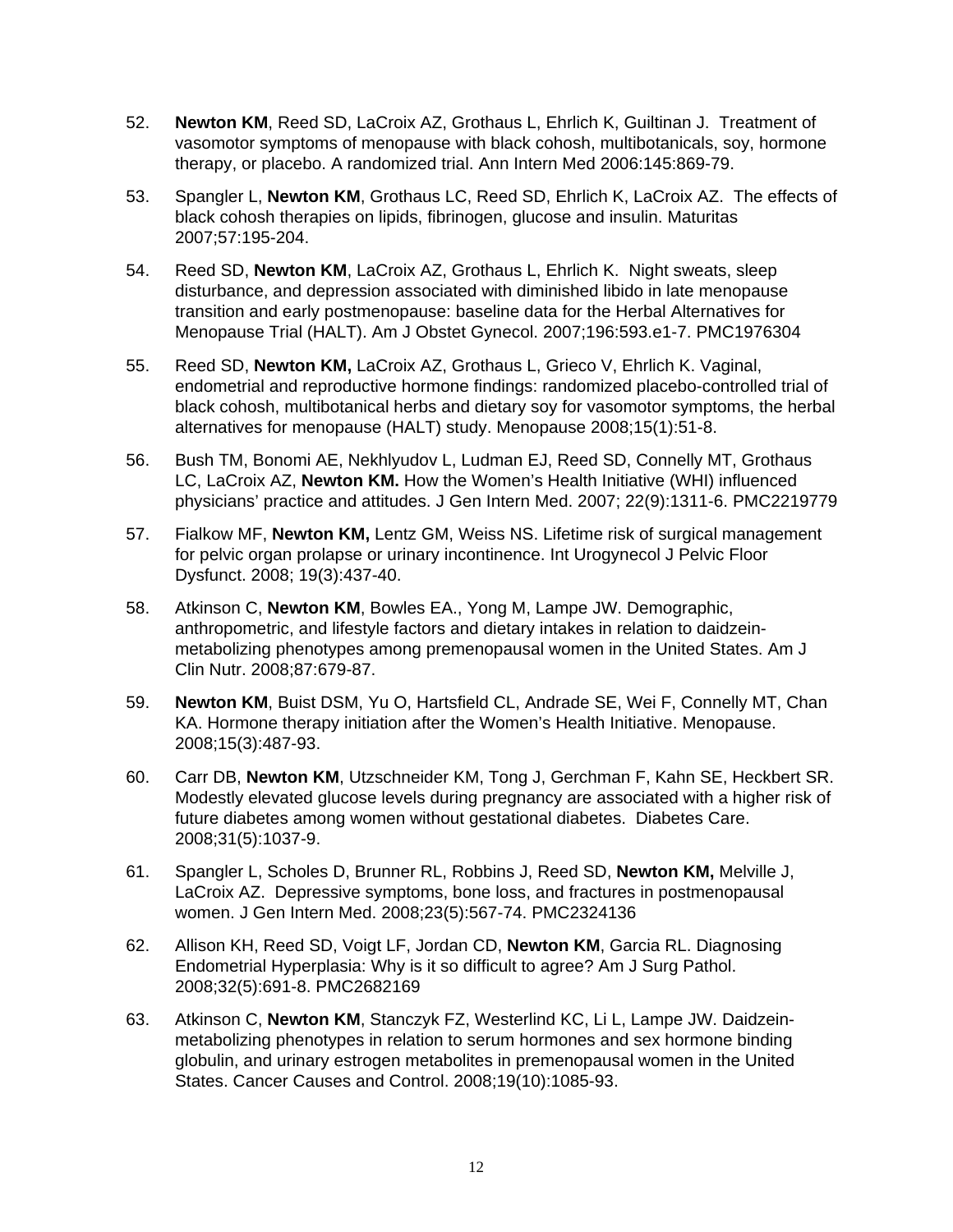- 64. Fialkow, MF, **Newton KM**, Weiss NS. Incidence of recurrent pelvic organ prolapse 10 years following primary surgical management: a retrospective cohort study. Int Urogynecol J Pelvic Floor Dysfunct. 2008; 19(11):1483-7.
- 65. Melville JL, Wagner, LE, Fan MY, Katon WJ, **Newton KM**. Women's perceptions about the etiology of urinary incontinence. J Womens Health (Larchmt). 2008;17(7):1093-8. PMC2944440
- 66. Lee KA, Baker FC, **Newton KM**, Ancoli-Israel S. The influence of reproductive status and age on women's sleep. J Womens Health (Larchmt). 2008;17(7):1209-14.
- 67. Epplein M, Reed SD, Voigt LF, **Newton KM**, Holt VL, Weiss NS. Risk of complex and atypical endometrial hyperplasia in relation to anthropometric measures and reproductive history. Am J Epidemiol. 2008;168(6):563-70. PMC2727194
- 68. Atkinson C, **Newton KM**, Aiello Bowles EJ, Lehman CD, Stanczyk FZ, Westerlind KC, Li L, Lampe JW. Daidzein-metabolizing phenotypes in relation to mammographic breast density among premenopausal women in the United States. Breast Cancer Res Treat. 2008;116(3):587-94.
- 69. Go AS, Magid DJ, Wells B, Sung SH, Cassidy-Bushrow AE, Greenlee RT, Langer RD, Lieu TA, Margolis KL, Masoudi FA, McNeal CJ, Murata GH, **Newton KM**, Novotny R, Reynolds K, Roblin DW, Smith DH, Vupputuri S, White RE, Olson J, Rumsfeld JS, Gurwitz JH. The Cardiovascular Research Network. A new paradigm for cardiovascular quality and outcomes research. Circulation. 2008:1:138-147.
- 70. Epplein M, Reed SD, Voigt LF, **Newton KM**, Holt VL, Weiss NS. Endometrial hyperplasia risk in relation to recent use of oral contraceptives and hormone therapy. Ann of Epidemiol. 2009;19:1-7. PMC2615384
- 71. Reed SD, Voigt LF, **Newton KM**, Garcia RH, Allison HK, Epplein M, Jordan D, Swisher E, Weiss NS. Progestin therapy of complex endometrial hyperplasia with and without atypia. Obstet Gynecol. 2009;113(3):655-62. PMC2680496
- 72. Reed SD, Ludman EJ, **Newton KM**, Grothaus LC, LaCroix AZ, Nekhlyudov L, Spangler L, Jordan L, Ehrlich K, Bush T. Depressive symptoms and menopausal burden in the midlife. Maturitas. 2009;62:306-10. PMC2813141
- 73. Nekhlyudov L, Bush T, Bonomi AE, Ludman EJ, **Newton KM**. Physicians' and women's views on hormone therapy and breast cancer risk after the WHI: A qualitative study. Women & Health. 2009;49(4):280-293.
- 74. Spangler L, Reed SD, Nekhyludov L, Grothaus LC, LaCroix AZ, **Newton KM**. Provider attributes associated with hormone therapy prescribing frequency. Menopause. 2009;16(4):810-816. PMC2710398
- 75. Yong M, Atkinson C, **Newton KM**, Aiello Bowles EJ, Stanczyk FZ, Westerlind KC, Holt VL, Schwartz SM, Leisenring WM, Lampe JW. Associations between endogenous sex hormone levels and mammographic and bone densities in premenopausal women. Cancer Causes Control. 2009;20(7):1039-53. PMC2817944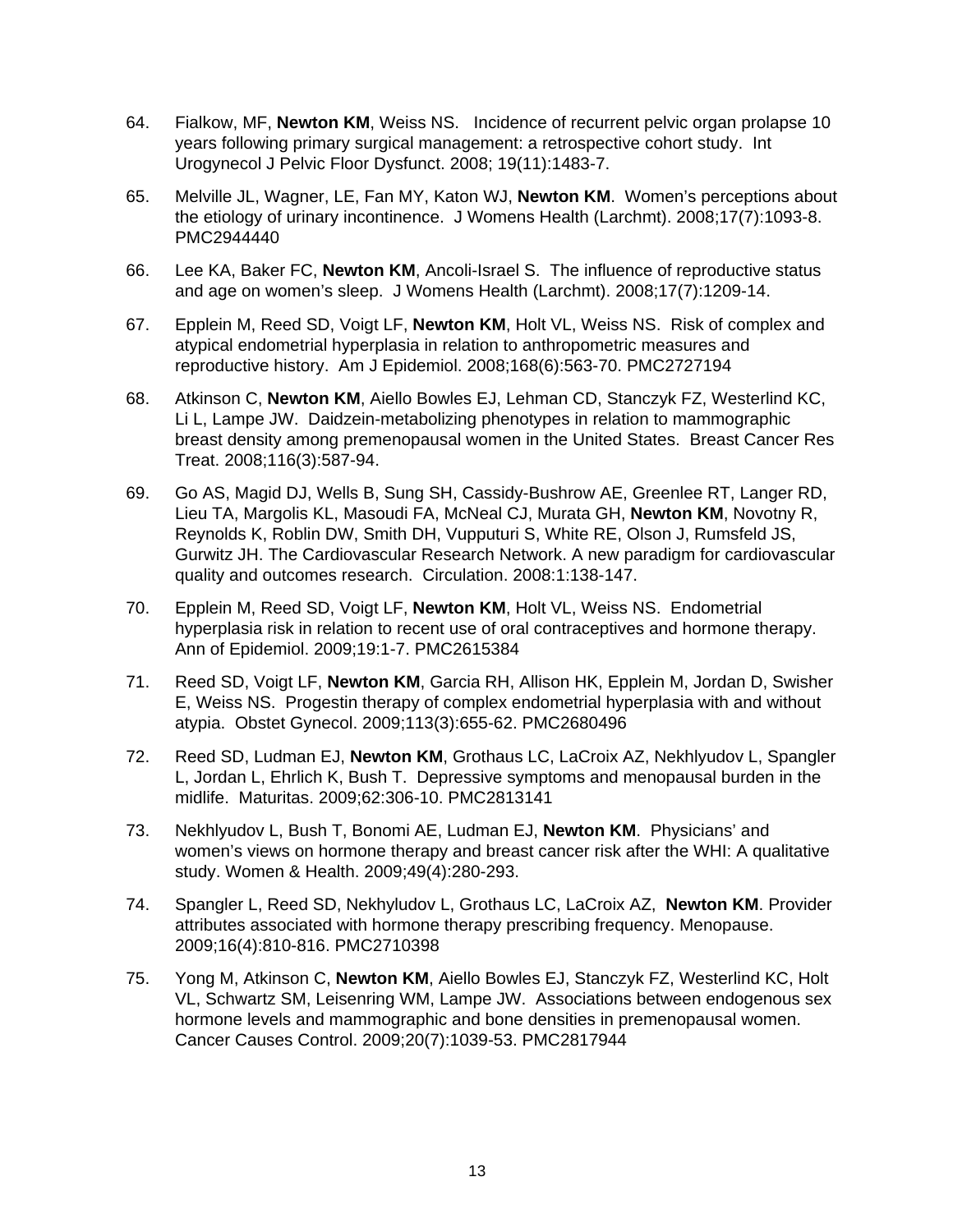- 76. Reed SD, **Newton KM**, Clinton WL, Epplein M, Garcia R, Allison K, Voigt LF, Weiss NS. Incidence of endometrial hyperplasia. Am J Obstet Gynedol. 2009;200(6):678 e1-6. PMC2692753
- 77. Reed SD, Buist DS, Anderson ML, Aiello Bowles EJ, Fitzgibbons D, Seger D, **Newton KM**. Short-term (1-2 mo) hormone therapy cessation before mammography. Menopause. 2009:16:1125-31. PMC2783807
- 78. Carr DB, **Newton KM**, Utzschneider KM, Tong J, Gerchman F, Kahn SE, Easterling TR, Heckbert SR. Preeclampsia and risk of developing subsequent diabetes. Hypertens Pregnancy. 2009;28(4):435-47.
- 79. Buist DSM, Anderson ML, Reed SD, Aiello Bowles EJ, Fitzgibbons ED, Gandara JC, Seger D, **Newton KM**. Short-term hormone therapy suspension and mammography recall: a randomized trial. Ann Intern Med. 2009;150(11):752-65. PMC2803099
- 80. Theis MK, Reid RJ, Chaudhari M, **Newton KM**, Spangler L, Grossman DC, Inge RE. Case study of linking dental and medical health care records. Am J Manag Care. 2010; 16(2):e51-6.
- 81. Yong M, Schwartz SM, Atkinson C, Makar KW, Thomas SS, **Newton KM**, Aiello Bowles EJ, Holt VL, Leisenring WM, Lampe JW. Associations between polymorphisms in glucuronidation and sulfation enzymes and mammographic breast density in premenopausal women in the United States. Cancer Epidemiol Biomarkers Prev. 2010;19(2):537-46. PMC 2820123.
- 82. **Newton KM**, Reed SD, Grothaus LC, LaCroix AZ, Nekhlyudov L, Ehrlich K, Ludman EJ. Hormone therapy discontinuation: physician practices after the Women's Health Initiative. Menopause. 2010;17:734-40. PMC 2901404.
- 83. Aiello Bowles EJ, Anderson ML, Reed SD, **Newton KM,** Fitzgibbons ED, Seger D., Buist DS. Mammographic breast density and tolerance for short-term postmenopausal hormone therapy suspension. J Women's Health. 2010:19:1467-74. PMC 2941404.
- 84. Reed SD, **Newton KM**, Garcia RL, Allison KH, Voigt LF, Jordan CD, Epplein M, Swisher E, Upson K, Ehrlich KJ, Weiss NS. Complex hyperplasia with and without atypia: clinical outcomes and implications of progestin therapy. Obstet Gynecol. 2010;116:365-73. PMC 2949551.
- 85. Beasley JM, Schenk JM, Ludman E, Lampe JW, Reed SD, Grothaus L, **Newton KM**. Brief telephone intervention increases soy intake in peri- and postmenopausal US women: the Herbal Alternatives (HALT) Trial. J Am Diet Assoc. 2010;110:1189-97. PMC 2936816.
- 86. Spangler L, Reid RJ, Inge R, **Newton KM**, Hujoel P, Chaudhari M, Genco RJ, Barlow WE. Cross-sectional study of periodontal care and Glycosylated Hemoglobin in an insured population. Diabetes Care. 2010;33:1753-8. PMC 2909057.
- 87. Lakey SL, Reed SD, LaCroix AZ, Grothaus L, **Newton KM**. Self-reported changes in providers' hormone therapy prescribing and counseling practices after the Women's Health Initiative. J of Women's Health. 2010;19:2175-81. PMC 3003913.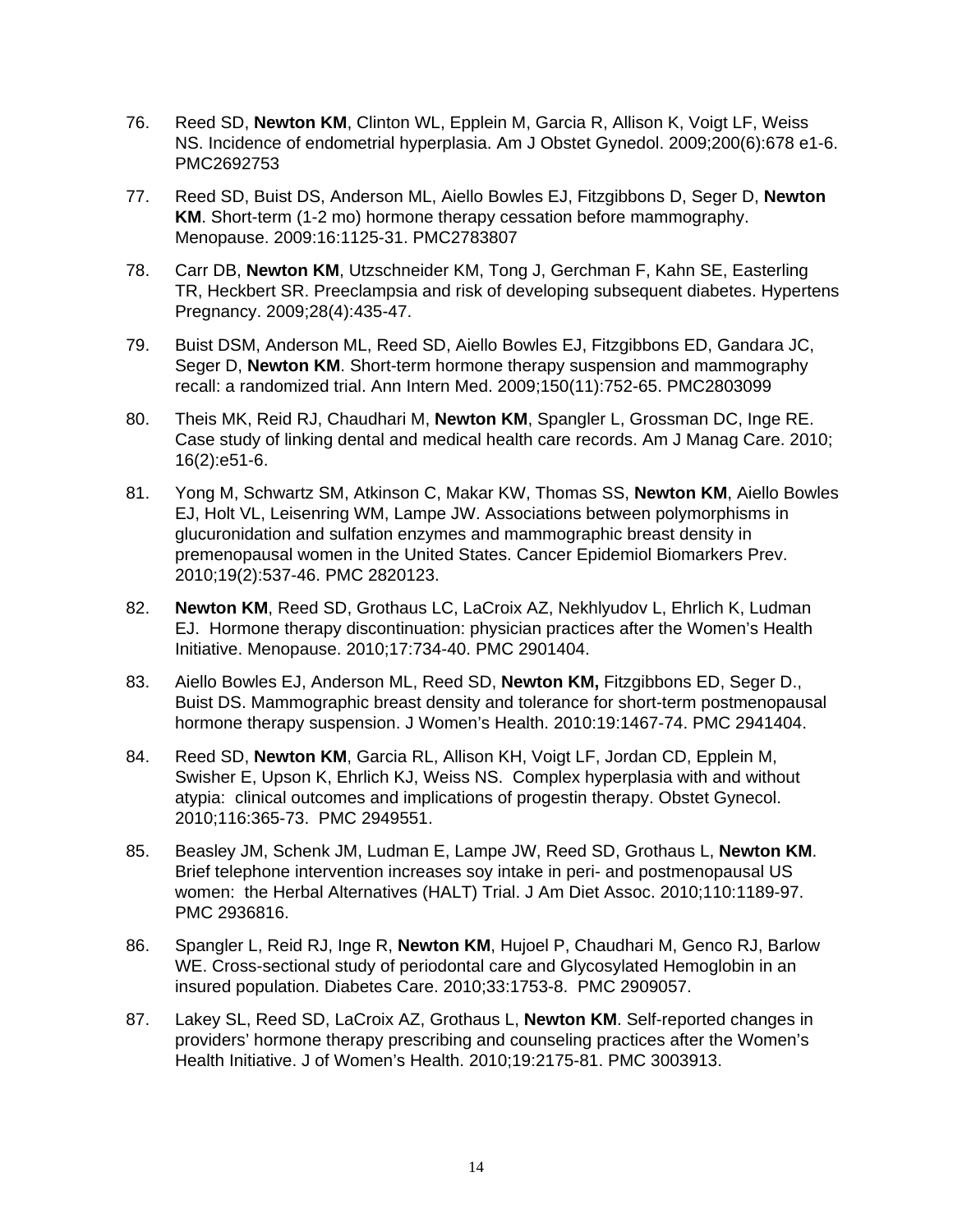- 88. **Newton KM**, Anderson ML, Reed SD, Bowles EJA, Buist DSM. Factors associated with non-compliance with hormone therapy cessation before screening mammography. Climacteric. 2011;14:268-74.
- 89. Garg RK, Glazer NL, Wiggins KL, **Newton KM**, Thacker EL, Smith NL, Siscovick DS, Psaty BM, Heckbert SR. Ascertainment of warfarin and aspirin use by medical record review compared with automated pharmacy data. Pharmacoepidemiol Drug Saf. 2011;20:313-6. PMC3181009
- 90. Carr DB, **Newton KM**, Utzschneider KM, Faulenbach MV, Kahn SE, Easterling TR, Heckbert SR. Gestational Diabetes or lesser degrees of glucose intolerance and risk of preeclampsia. Hypertens Pregnancy. 2011;30:153-63.
- 91. Yong M, Schwartz SM, Atkinson C, Makar KW, Thomas SS, Stanczyk FZ, Westerlind KC, **Newton KM**, Holt VL, Leisenring WM, Lampe JW. Associations between polymorphisms in glucuronidation and sulfation enzymes and sex steroid concentrations in premenopausal women in the United States. J Steroid Biochem Mol Biol. 2011;124:8-10. PMC3065887
- 92. Freeman EW, Guthrie KA, Caan B, Sternfeld B, Cohen LS, Joffe H, Carpenter JS, Anderson GL, Larson JC, Ensrud KE, Reed SD, **Newton KM**, Sherman S, Sammel MD, LaCroix AZ. Efficacy of Escitalopram for hot flashes in healthy menopausal women. A randomized controlled trial. JAMA. 2011;305:267-74. PMC3129746
- 93. Adams SV, Newcomb PA, Shafer MM, Atkinson C, Aiello Bowles EJ, **Newton KM,** Lampe JW. Sources of cadmium exposure among healthy premenopausal women. Science of the Total Environment. 2011;409:1632-7. PMC3056571.
- 94. Adams SV, Newcomb PA, Shafer MM, Atkinson C, Bowles EJ, **Newton KM**, Lampe JW. Urinary cadmium and mammographic density in premenopausal women. 2011 Aug;128(3):837-44. Epub 2011 Feb 15. PMC3115389
- 95. Kho AN, Pacheco JA, Peissig PL, Rasmussen L, **Newton KM**, Weston N, Crane PK, Pathak J, Chute CG, Bielinski SJ, Kullo IJ, Li R, Manolio TA, Chisholm RL, Denny JC. Electronic Medical Records for Genetic Research: Results of the eMERGE Consortium. Sci Transl Med. 2011 Apr 20;3(79):79re1. doi: 10.1126/scitranslmed.3001807.
- 96. **Newton KM**, Chaudhari M, Barlow WE, Inge RE, Theis MK, Spangler L, Hujoel PP, Reid RJ. A population-based study of periodontal care among those with and without diabetes. J Periodontol. 2011 Dec;82(12):1650-6.
- 97. Tom SE, Anderson ML, Landis CA, Aiello Bowles EJ, Woods NF, Reed SD, **Newton KM**, Buist DS. Sleep problems after short term hormore therapy suspension: secondary analysis of a randomized trial. Menopause. 2011 Nov; 18(11):1184-90. PMC3203993
- 98. Denny JC, Crawford DC, Ritchie MD, Bielinski SJ, Basford MA, Bradford Y, Chai HS, Zuvich R, Bastarache L, Peissig P, Carrell D, Pathak J, Wilke RA, Rasmussen L, Wang X, Ramirez AH, Pacheco J, Kho A, Weston N, Matsumoto M, **Newton KM**, Jarvik GP, Li R, Manolio TA, Kullo IJ, Chute CG, Chisolm RL, Larson EB, McCarty CA, Masys DR, Roden, DM, Andrade M. Variants near *FOXE1* are associated with hypothyroidism and other thyroid conditions: using electronic medical records for genome- and phenomewide studies. Am J Hum Genet. 2011 October 7; 89(4): 529–42.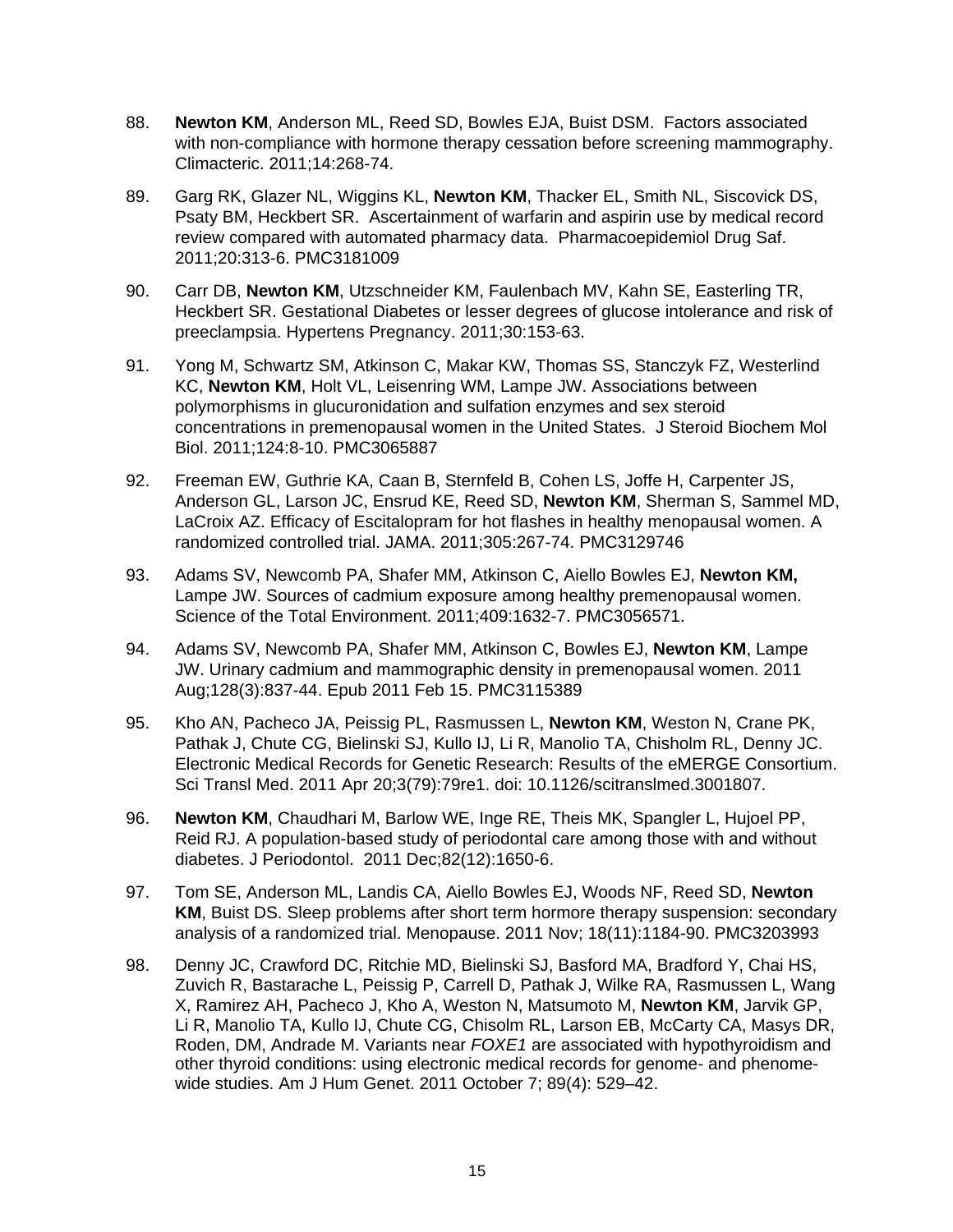- 99. Crosslin DR, McDavid A, Weston N, Nelson SC, Zheng X, Hart E, DeAndrade M, Kullo IJ, McCarty CA, Doheny KF, Pugh E, Kho A, Hayes MG, Pretel S, Saip A, Ritchie MD, Crawford DC, Crane PK, **Newton KM**, Li R, Mirel D, Crenshaw A, Larson EB, Carlson C, Jarvik GP. The electronic Medical Records and Genomics (eMERGE) Network. Genetic variants associated with white blood cell count in 13,923 subjects in the eMERGE Network. Hum Genet. 2012 Apr;131(4):639-52. PMC3640990
- 100. Carpenter JS, **Newton KM**, Sternfeld B, Joffee H, Reed SD, Ensrud KE, Milata JL. Laboratory and Ambulatory Evaluation of Vasomotor Symptom Monitors from the MsFLASH Network. Menopause. 2012 June; 19(6) 664-71. PMC3326209
- 101. Ensrud KE, Joffe H, Guthrie KA, Larson JC, Reed SD, **Newton KM**, Sternfeld B, LaCroix AZ, Landis CA, Woods NF, Freeman EW. Effect of escitalopram on insomnia symptoms and subjective sleep quality in healthy menopausal women with hot flashes: a randomized controlled trial. Menopause. 2012 Aug;19(8):848-55. PMC3382013
- 102. Spangler L, Chaudhari M, Barlow WE, **Newton KM**, Inge R, Hujoel P, Genco RJ, Reid RJ. Using administrative data for epidemiological research: case study to identify persons with periodontitis. Periodontol 2000. 2012 Feb;58(1):143-52.
- 103. Reding KW, Atkinson C, Westerlind KC, Stanczyk F, Aiello Bowles EJ, Yong M, **Newton KM,** Lampe JW. Fruit intake associated with urinary estrogen metabolites in healthy premenopausal women. Open J Prev Med. 2012 Feb;2(1) 1-8.
- 104. Allison KH, Upson K, Reed SD, Jordan CD, **Newton KM**, Doherty J, Swisher EM, Garcia RL. PAX2 loss by immunohistochemistry occurs early and often in endometrial hyperplasia. Int J Gynecol Pathol. 2012 Mar;31(2):151-159.
- 105. Kho AN, Hayes MG, Rasmussen-Torvik L, Pacheco JA, Thompson WK, Armstrong LL, Denny JC, Peissig PL, Miller AW, Wei WQ, Bielinski SJ, Chute CG, Leibson CL, Jarvik GP, Crosslin DR, Carlson CS, **Newton KM**, Wolf WA, Chisholm RL, Lowe WL. Use of diverse electronic medical record systems to identify genetic risk for type 2 diabetes within a genome-wide association study. J Am Med Inform Assoc. 2012 Mar-Apr;19(2):212-8. PMC3277617
- 106. Upson K, Allison KH, Reed SD, Jordan CD, **Newton KM**, Swisher EM, Doherty JA, Garcia RL. Biomarkers of progestin therapy resistance and endometrial hyperplasia progression. Am J Obstet Gynecol. 2012 Jul;207(1):36.e1-8. PMC3398620
- 107. Chaudhari M, Hubbard R, Reid RJ, Inge R, **Newton KM**, Spangler L, Barlow WE. Evaluating components of dental utilization among adults with diabetes and matched controls via Hurdle models. BMC Oral Health. 2012 Jul 9;12:20. doi: 10.1186/1472- 6831-12-20. PMC3528407.
- 108. Atkinson C, **Newton KM**, Yong M, Stanczyk FZ, Westerlind KC, Li L, Lampe JW. Daidzein-metabolizing phenotypes in relation to bone density and body composition among premenopausal women in the United States. Metabolism. 2012 Dec;61(12):1678-82. doi: 10.1016/j.metabol.2012.05.012. PMC3504616
- 109. Thacker EL, McKnight B, Psaty BM, Longstreth WT Jr, Dublin S, Jensen PN, **Newton KM**, Smith NL, Siscovick DS, Heckbert SR. Association of body mass index, diabetes, hypertension, and blood pressure levels with risk of permanent atrial fibrillation. J Gen Intern Med. 2013 Feb;28(2):247-53. PMC3614136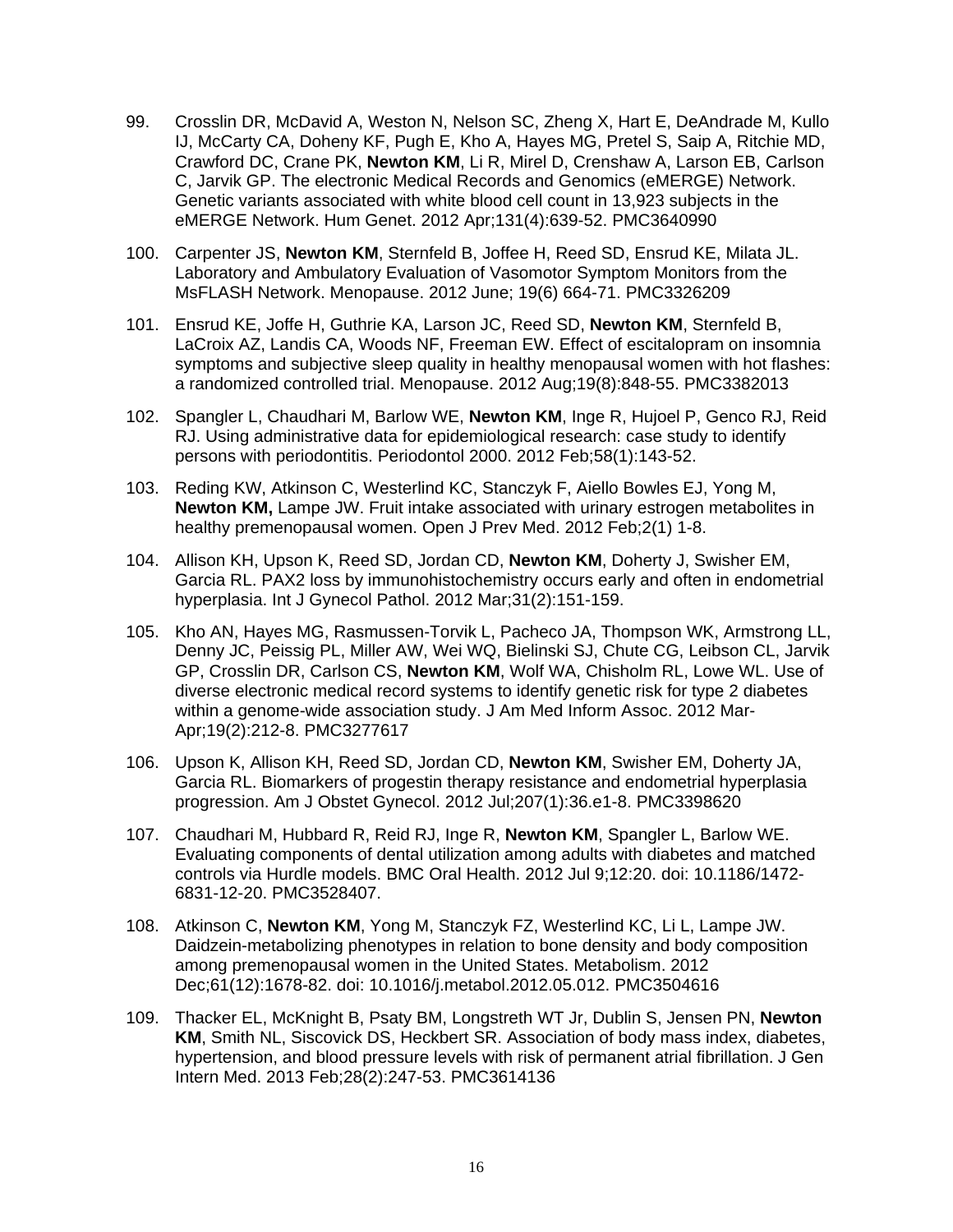- 110. LaCroix AZ, Freeman EW, Larson J, Carpenter JS, Joffe H, Reed SD, **Newton KM**, Seguin RA, Sternfeld B, Cohen L, Ensrud K. Effects of escitalopram on menopausespecific quality of life and pain in healthy menopausal women with hot flashes: a randomized controlled trial. Maturitas. 2012 Dec;73(4):361-8. doi: 10.1016/j.maturitas.2012.09.006. PMC3645479
- 111. Crosslin DR, McDavid, A, Weston N, Zheng X, Hart E, de Andrade M, Kullo IJ, McCarty CA, Doheny KF, Pugh E, Kho A, Hayes M, Ritchie, MD, Saip A, Crawford DC, Crane PK, **Newton K**, Li R, Mirel DB, Crenshaw A, Larson EB, Carlson CS, Jarvik GP, and the electronic Medical Records and Genomics (eMERGE) Network. Genetic variation associated with circulating monocyte count in the eMERGE Network. Hum Mol Genet. 2013 May 15;22(10):2119-27. doi: 10.1093/hmg/ddt010. PMC3633369
- 112. Schick UM, McDavid A, Crane PK, Weston N, Ehrlich K, **Newton KM**, Wallace R, Bookman E, Harrison T, Aragaki A, Wang SS, Reiner AP, Jackson RD, Peters U, Larson EB, Jarvik GP, Carlson CS. Confirmation of the Reported Association of Clonal Chromosomal Mosaicism with an Increased Risk of Incident Hematologic Cancer. PloS One. 8(3): e59823. doi:10.1371/journal.pone.0059823. PMC3606281
- 113. **Newton KM**, Peissig PL, Kho AN, Bielinski SJ, Berg RL, Choudhary V, Basford M, Chute CH, Kullo IJ, Li R, Pacheco JA, Rasmussen LV, Spangler L, Denny JC. Validation of Electronic Medical Record-Based Phenotyping Algorithms: Lessons Learned from the eMERGE Network. J Am Med Inform Assoc. 2013 Jun;20(e1):e147- 54. doi: 10.1136/amiajnl-2012-000896. Epub 2013 Mar 26.
- 114. Sternfeld B, LaCroix AZ, Caan BJ, Dunn AL, **Newton KM**, Reed SD, Guthrie KA, Booth-LaForce C, Sherman KJ, Cohen L, Freeman MP, Carpenter JS, Hunt JR, Roberts M, Ensrud K. Design and Methods of a Multi-Site, Multi-Behavioral Treatment Trial for Menopausal Symptoms: The MsFLASH Experience. Contemp Clin Trials. 2013 May;35(1):25-34. doi: 10.1016/j.cct.2013.02.009. PMC3670607
- 115. **Newton KM**, Carpenter JS, Guthrie KA, Anderson GL, Caan B, Cohen LS, Ensrud KE, Freeman EW, Joffe H, Sternfeld B, Reed SD, Sherman S, Sammel MD, Kroenke K, Larson JC, LaCroix AZ. Methods for the Design of Vasomotor Symptom Trials: The MsFLASH Network. Menopause. In Press.
- 116. Reed SD, Lampe JW, Qu C, Gundersen G, Fuller S, Copeland WK, **Newton KM.** Self-Reported Menopausal Symptoms In a Racially Diverse Population and Soy Food Consumption. Maturitas. 2013 2013 Jun;75(2):152-8. doi: 10.1016/j.maturitas.2013.03.003. Epub 2013 Apr 3.
- 117. Reed SD, Lampe JW, Qu C, Copeland WK, **Newton KM**, Fuller S, Gundersen G. Premenopausal Vasomotor Symptoms in an Ethnically Diverse Population. Menopause. In Press.
- 118. McDavid A, Crane P, McCormick W, **Newton K**, Weston N, Ehrlich K, Spangler L, Hart E, Harrison R, Crosslin D, Rottscheit C, Peissig P, Stefanski E, McCarty CA, Ritchie M, Pugh E, Doheny K, Zuvich RL, Kukull WA, de Andrade M, Jarvik G, Bowen JD, Schellenberg G, Li G, Tsuang D, McCurry S, Teri L, Kullo I, Li R, Miirel D, Crenshaw A, Larson E, Carlson C. Enhancing the Power of Genetic Association Studies through the Use of Silver Standard Cases Derived from Electronic Medical Records. PloS One. 2013 Jun 10;8(6):e63481. doi: 10.1371/journal.pone.0063481.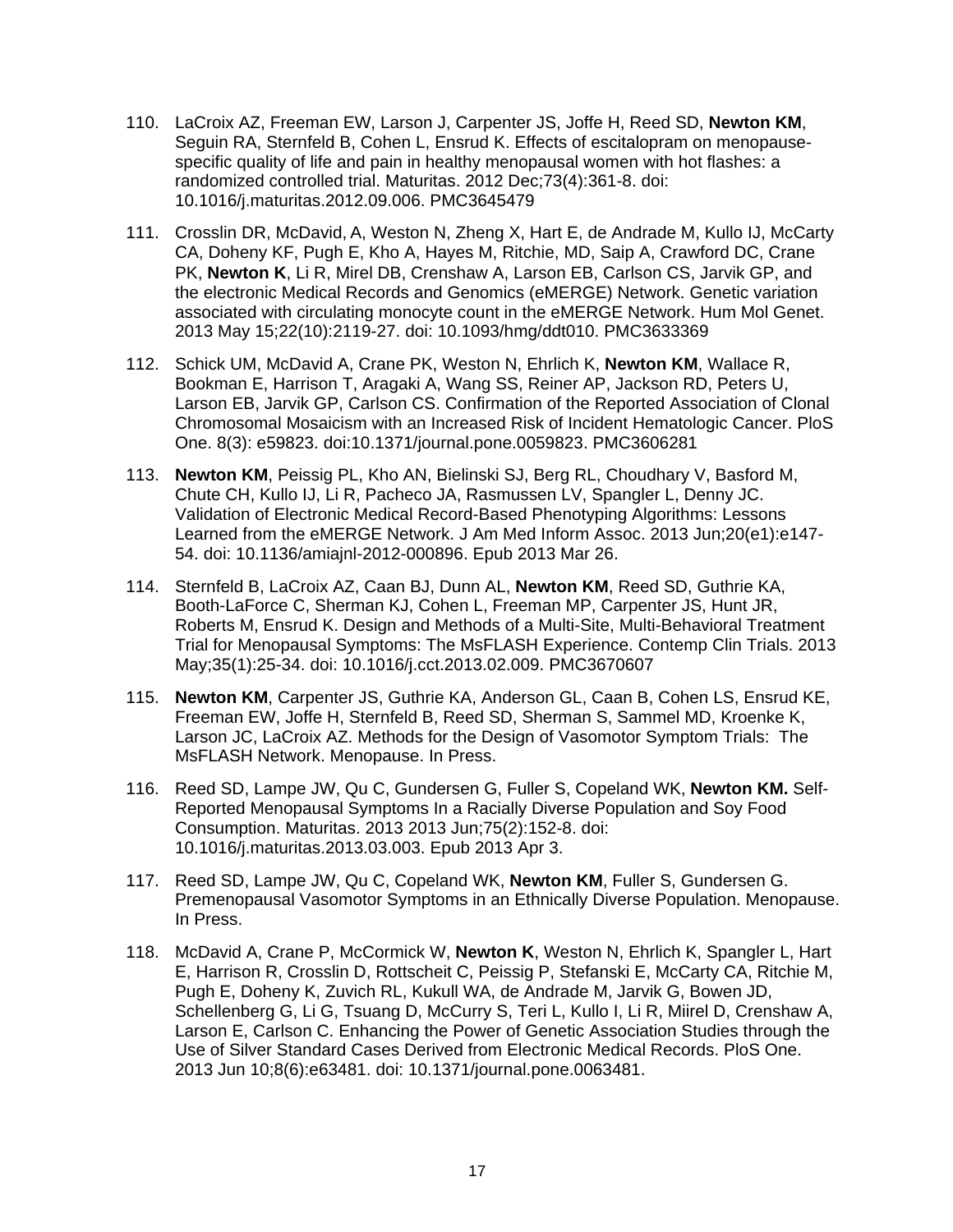119. **Newton KM,** Reed SD, Guthrie KA, Sherman KJ, Booth-LaForce C, Caan B, Sternfeld B, Carpenter JS, Learman LA, Freeman EW, Cohen LS, Joffe H, Anderson GL, Larson E, Ensrud KE, LaCroix AZ. Efficacy of Yoga for Vasomotor Symptoms in Healthy Menopausal Women: A Randomized Controlled Trial. Menopause. In Press

# **Manuscripts Submitted**

- 1. **Newton KM**, Reed SD, Nekhyludov L, Grothaus, LC, Ludman EJ, Ehrlich K, LaCroix AZ. Factors Associated with Successful Discontinuation of Hormone Therapy. Menopause
- 2. Thacker EL, Jensen PN, Psaty BM, McKngiht B, Longstreth WT Jr, Dublin S, **Newton KM,** Smith NL, Siscovick DS, Heckbert SR. Use of statins and antihypertensive medications in relation to risk of permanent atrial fibrillation. Am Heart J.

# **Other Published Scholarly Papers**

- 1. **Newton KM**. Coronary artery disease risk factors, in Contemporary Issues in Critical Care Nursing. S Woods (ed.) 1983, Churchill Livingston.
- 2. Sivarajan ES, **Newton KM**. Exercise therapy, education and counseling for patients with coronary artery disease. Clinics in Sports Medicine 1984;3:349-369.
- 3. Killien MG, **Newton KM**. Longitudinal research-The challenge of maintaining continued involvement of participants. Western Journal of Nursing Research 1990;12:689-692.
- 4. **Newton KM**, Mottram K, Winegar C. The changing epidemiology of measles in Pierce County. Washington Public Health 10:54-56, 1992.
- 5. **Newton KM**, Froelicher ESS. Coronary Heart Disease Risk Factors, Chapter 14 in Cardiac Nursing, 3rd Ed. SL Woods, ESS Froelicher , CJ Halpenny, SU Underhill (eds) 1994, JB Lippincott Company.
- 6. **Newton KM**. Cardiac Catheterization, Chapter 24 in Cardiac Nursing, 3rd Ed. SL Woods, ESS Froelicher , CJ Halpenny, SU Underhill (eds) 1994, JB Lippincott Company.
- 7. La Croix AZ, **Newton KM**, Leveille SG, Wallace J. Healthy aging. A women's issue. West J Med 1997;167:220-32.
- 8. **Newton KM**, LaCroix AZ. Hormone replacement therapy and tertiary prevention of coronary heart disease. Menopausal Medicine 1998;6:5-9.
- 9. **Newton KM**. Obesity and postmenopausal hormones. Chapter 11 in Obesity: Impact on Cardiovascular Disease. DF Fletcher, SM Grundy, LL Hayman (eds) 1999, Futura Publishing Co., Inc.
- 10. **Newton KM,** LaCroix AZ, Buist DSM. Overview of Risk Factors for Cardiovascular Disease, Chapter 58 in Women and Health, MB Goldman and MC Hatch (eds), 2000, Academic Press.
- 11. **Newton KM**, Froelicher ESS. Coronary Heart Disease Risk Factors, Chapter 29 in Cardiac Nursing, 4th Ed. SL Woods, ESS Froelicher , SU Motzer (eds) 2000, JB Lippincott Company.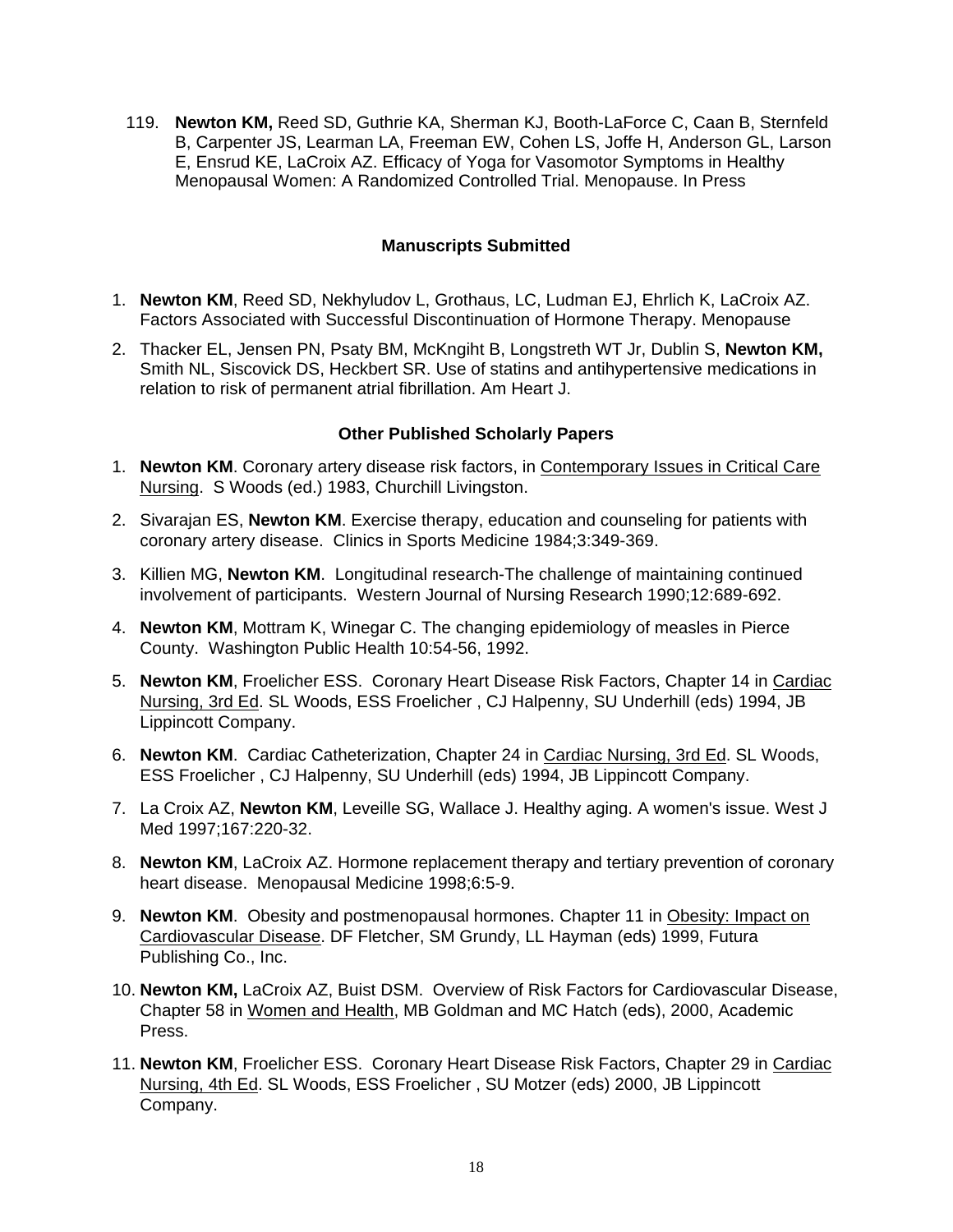- 12. Musch MM, Juel R, **Newton KM.** Cardiac Catheterization, Chapter 18 in Cardiac Nursing, 4th Ed. SL Woods, ESS Froelicher, SU Motzer (eds) 2000, JB Lippincott Company.
- 13. **Newton KM.** Risk factors for coronary heart disease in women. Nsg Clin N Am 2004;39:145-63.
- 14. Reed SD, **Newton KM,** LaCroix AZ. Indications for Hormone Therapy, the Post-WHI Era. Endocrinol Metab Clin North Am. 2004;33:691-715.

## **Published Abstracts**

- 1. **Newton KM**, Halpenny CJ, Stewart DK. Aortic and bilateral arm blood pressures in flat supine and lateral recumbent positions. Circulation 1978;58:II167.
- 2. **Newton KM**, Sivarajan ES, Bruce RA, Mansfield LW. Influence of a teaching/counseling program on patient's diet after myocardial infarction. Circulation 1981;64:IV-100.
- 3. **Newton KM**, Sivarajan ES, Bruce RA, Mansfield LW. Cost of hospitalization and loss of income following myocardial infarction. Circulation 1981;64:IV-187.
- 4. **Newton KM**, Sivarajan ES. Patient perceptions and predictions of risk factor changes and activity levels after myocardial infarction. Circulation 1983;68:III-327.
- 5. **Newton KM**, Killien MG. Expected vs. achieved benefits of patient/spouse after coronary artery bypass. Circulation 1986;74(part 2):II-488.
- 6. **Newton KM**, Killien MG. Quality of life during early recovery from coronary artery bypass. Circulation 1986;74(part 2):II-9.
- 7. **Newton KM**, Killien MG. Patient/spouse learning needs after coronary artery bypass. Circulation 1986;74(part 2):II-291.
- 8. **Newton KM**, Lazovich D, Mueller BA, Daling JR. The risk of low birth weight associated with smoking in consecutive pregnancies. Abstracts of the 118th Annual Meeting of the American Public Health Association 1990;Sept-Oct:203.
- 9. Miller B, Mueller B, Chu J, **Newton KM**, Beckman AM. Occurrence of past and present human papilloma virus infection in women with cervical intraepithelial neoplasia III. Abstracts of papers presented at the 11th International Papilloma Virus Workshop, Edinburgh, Scotland. 1992;Sept:276.
- 10. **Newton KM**, LaCroix AZ. The role of heart disease prevention in women's decisions regarding hormone replacement Therapy, The EnPOWER Study. Circulation (Suppl 1) 1996;94:I-12.
- 11. Buist DSM, LaCroix AZ, **Newton KM**. Long-term hormone replacement therapy (HRT) users; are they different and why do they persist? Am J Epidemiol 1997;145:S1.
- 12. **Newton KM**, Ramsey SC, Wagner EH, McCulloch DK, Sandhu N. The use of automated data to evaluate the complication burden of diabetes in a managed care setting. Diabetes (Suppl 1) 1997;46:142A.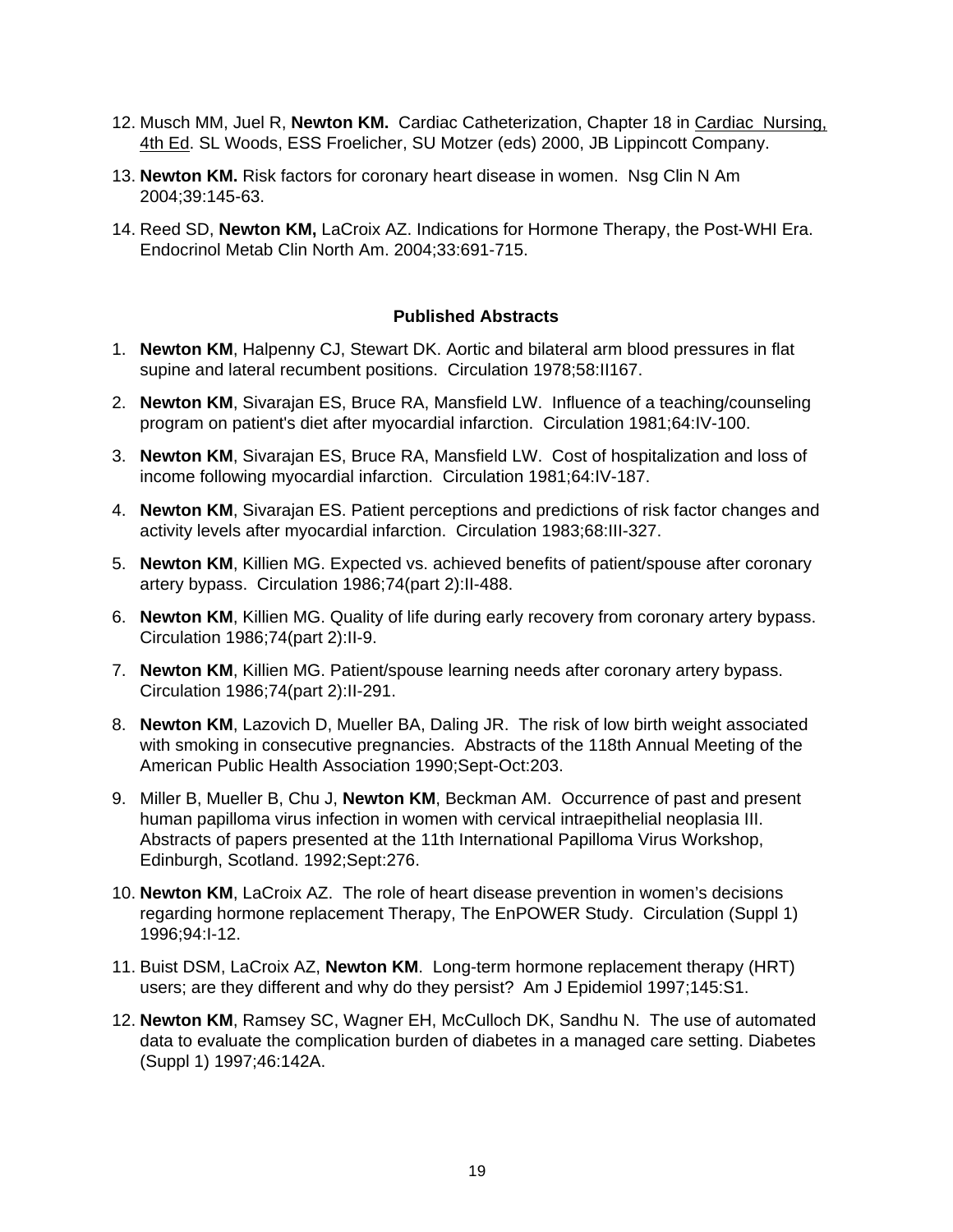- 13. Ramsey SD, Wagner EH, McCulloch DK, **Newton K**, Sandhu N. The cost of treating foot ulcers in patients with diabetes. Diabetes (Suppl 1) 1997;46:62A.
- 14. **Newton KM**, LaCroix AZ, Woods NF, Keenan NL, Anderson LA. Decisions about hormone replacement therapy among HMO women in the 1900's. Menopause 1996;3.
- 15. LaCroix AZ, **Newton KM**, Woods NF, Keenan NL, Anderson LA. To be or not to be on HRT in the 1990's: the roles of perceived risk, health history, and attitudes about menopause and HRT. Menopause 1996;3:
- 16. **Newton KM**, LaCroix AZ, Buist DSM. Do providers encourage HRT use for women at high risk of coronary disease? A focus on attitudes and prescribing behaviors. Circulation(Suppl) 1997;96:I-131.
- 17. Newton KM, Anderson LA, LaCroix AZ, Buist DSM, Keenan NL. Healthcare provider characteristics and encouragement to use HRT: The EnPOWER Provider Survey. Menopause 1997;4:263.
- 18. LaCroix AZ, **Newton KM**, Buist DSM, Keenan NL, Anderson LA. What factors account for differences in HRT prescribing by healthcare providers in a health maintenance organization? The EnPOWER Provider Survey. . Menopause 1997;4:262.
- 19. Anderson LA, Caplan LS, Buist DSM, **Newton KM**, Curry S, LaCroix AZ. Counseling about HRT; Perceived barriers and recommendations among primary care providers. Menopause 1997;4:263.
- 20. **Newton KM**, LaCroix AZ, Buist DSM, Keenan NL. The use of alternative and complementary medicine by women enrolled in an HMO setting. Menopause 1998;4:254.
- 21. Reed S, **Newton K.** HRT in ethnic minority populations. Menopause 1999;6:355.
- 22. **Newton KM**, LaCroix AZ, Buist DSM, Anderson LA. Will women in managed care use a mailed HRT workbook? The EnPower workbook trial. Menopause 1999;6:347.
- 23. LaCroix AZ, Anderson LA, **Newton KM,** Buist DSM. Qualities of HRT counseling: Findings from the EnPower study. Menopause 1999;6:346.
- 24. **Newton KM**, Buist DSM, LaCroix AZ, Anderson LA. Attitudes towards uncertainty regarding HRT counseling: The EnPower Provider Survey. Menopause 2000;7:447.
- 25. Kim C, **Newton KM,** Knopp RH.Gestational diabetes and incidence of type 2 diabetes mellitus: a systematic review. Soc Gen Int Med;2001.
- 26. **Newton KM,** LaCroix AZ, Heckbert SR, Wagner EH, McCulloch DK. Barlow WE. Estrogen replacement therapy is associated with reduced risk of death and cardiovascular events in women with type 2 diabetes. Diabetes 2002(Supp 2);51:A30.
- 27. Lampe JW, Levy L, Li SS, Qu P, **Newton KM,** LaCroix AZ. Effects of soy protein supplementation on spine and hip bone mineral density in an older population in a randomized controlled trial. J Nutr 2004;134:1289S.
- 28. **Newton KM**, LaCroix AZ, Reed SD, Grothaus LC, Lampe JW, Ehrlich K. Impact of herbal remedies for menopause on bone mineral density: The herbal alternatives for menopause (HALT) trial. JBMR 2007;22 (Supp 1):S117.
- 29. Spangler L, Scholes D, Brunner R, Robbins J, Reed S, **Newton K**, Melville J, LaCroix A. Is antidepressant use associated with bone loss or fractures in postmenopausal women. JBMR 2007;22 (Supp 1):S76.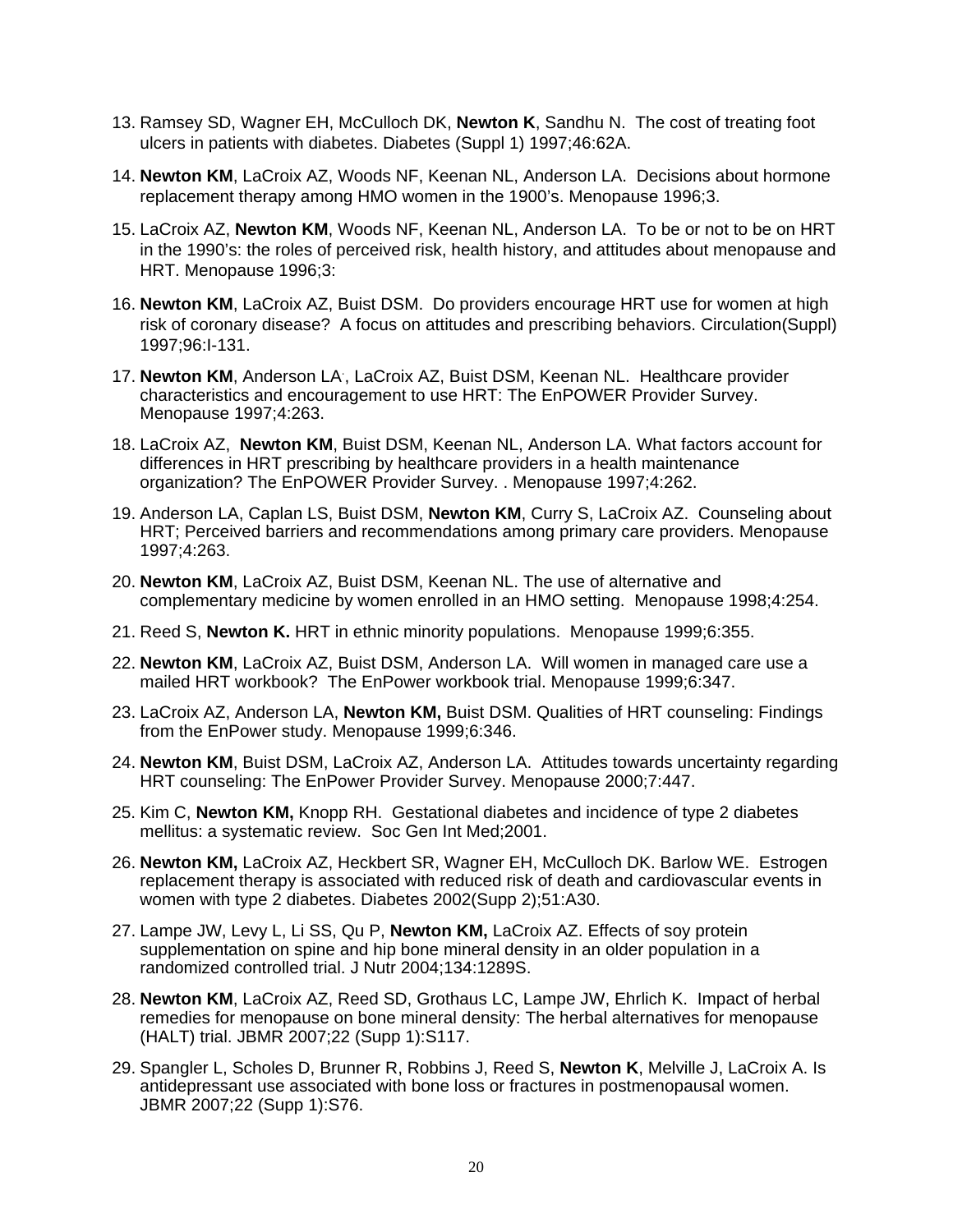# **Published Editorials**

- 1. **Newton, KM**. Another multibotanical for vasomotor symptoms: some lessons learned. Menopause 2010; 17:237.
- 2. **Newton, KM**, Grady D. Soy isoflavones for prevention of menopausal bone loss and vasomotor symptoms. Arch Intern Med. 2011; 15:1369-70.

## **Published Letters**

- 1. LaCroix A, **Newton K,** Phelan E. Physician gender and estrogen replacement therapy. JGIM 1997;12:334.
- 2. Keenan NL, Anderson LA, LaCroix AZ, **Newton KM**, Buist DSM. Helping women achieve long-term continuance of estrogen replacement therapy (ERT) and hormone replacement therapy (HRT). Menopause 1999;6:179-80.
- 3. Reed S, **Newton K**, LaCroix A, Grothaus L. Efficacy and safety of isopropanolic black cohosh extract for climacteric symptoms. Obstet Gynecol. 2005;106:1111.
- 4. **Newton KM**, Reed SD, LaCroix AZ. Alternative Treatments of Vasomotor Symptoms of Menopause. Ann Intern Med 2007;147:346-7.
- 5. Reed S, **Newton KM**, LaCroix AZ, Grothaus L. In reply: Vaginal, endometrial and reproductive hormone findings: randomized, placebo-controlled trial of black cohosh, multibotanical herbs, and dietary soy for vasomotor symptoms: the Herbal Alternatives for Menopause (HALT) study. Menopause 2008;15(3):1.
- 6. Epplein M, Reed SD, Voigt LF, **Newton KM**, Holt VL, Weiss NS. Epplein et al. respond to: "Endometrial hyperplasia – Getting back to normal." Am J Epidem 2008;168:575-6.

# **RESEARCH HISTORY**

#### **Funded Research**

| Title:                     | <b>Multi-Institutional Consortium for CER in Diabetes Treatment and</b><br><b>Prevention</b>                                                                                                                                                                                                                                                                                                                                                                                  |
|----------------------------|-------------------------------------------------------------------------------------------------------------------------------------------------------------------------------------------------------------------------------------------------------------------------------------------------------------------------------------------------------------------------------------------------------------------------------------------------------------------------------|
| Role:                      | Co-Investigator (subcontract)                                                                                                                                                                                                                                                                                                                                                                                                                                                 |
| Dates:                     | 09/30/2010-09/29/2013                                                                                                                                                                                                                                                                                                                                                                                                                                                         |
| Funding Agency:            | Agency for Healthcare Research and Quality (AHRQ)                                                                                                                                                                                                                                                                                                                                                                                                                             |
| <b>Total Direct Costs:</b> | \$412,443                                                                                                                                                                                                                                                                                                                                                                                                                                                                     |
| Description:               | The purpose of this study is to determine the clinical effects (weight loss,<br>better glycemic status, repeated glucose testing) of provider intervention<br>in women with a recent history of GDM who had abnormal test results on<br>the postpartum glucose test and to determine the clinical effects (weight<br>loss, better glycemic status, repeated glucose testing) of the content of<br>the clinical advice, subsequent referrals, and pharmacological or lifestyle |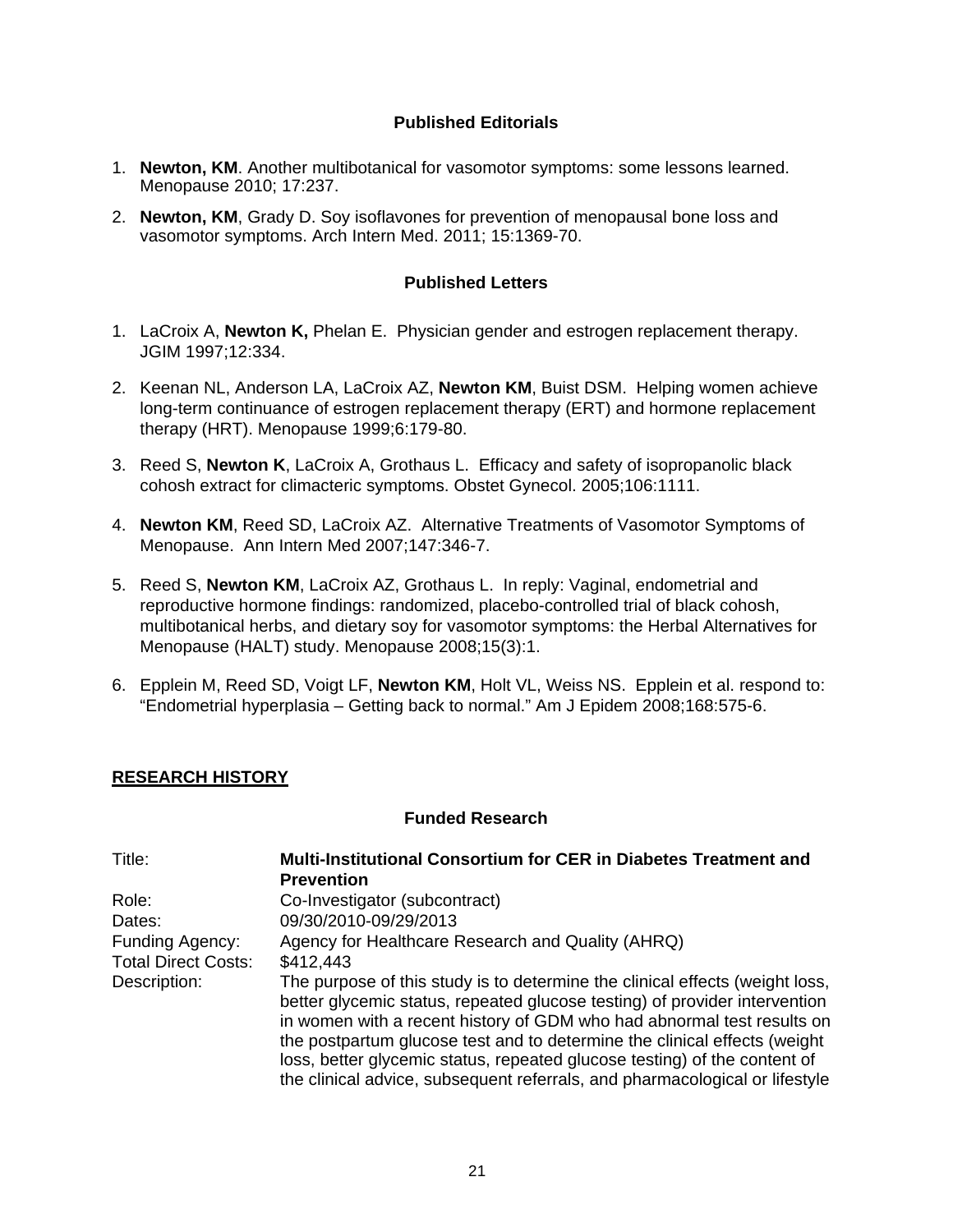|                                               | interventions among women with a recent history of GDM who had<br>abnormal test results on the postpartum glucose test.                                                                                                                                                                                                                                                        |
|-----------------------------------------------|--------------------------------------------------------------------------------------------------------------------------------------------------------------------------------------------------------------------------------------------------------------------------------------------------------------------------------------------------------------------------------|
| Title:                                        | Development of a Cardiovascular Disease Surveillance System in<br>the CVRN                                                                                                                                                                                                                                                                                                     |
| Role:<br>Dates:                               | Co-Investigator (subcontract)<br>09/30/2009-07/31/2011                                                                                                                                                                                                                                                                                                                         |
| Funding Agency:<br><b>Total Direct Costs:</b> | National Heart, Lung and Blood Institute.<br>\$174,750                                                                                                                                                                                                                                                                                                                         |
| Description:                                  | To establish a surveillance system for cardiovascular disease in the<br>Cardiovascular Disease Research Network (CVRN) and to use the data<br>from this system as a framework for addressing two of the NHLBI topics<br>of interest, comparative effectiveness and novel methods of monitor<br>health disparities.                                                             |
| Title:                                        | The Impact of Intensive Versus Usual Glucose Control and Multiple<br>Risk Factor Intervention Approaches in Individuals with Type 2<br>Diabetes.                                                                                                                                                                                                                               |
| Role:                                         | Co-Investigator (subcontract)                                                                                                                                                                                                                                                                                                                                                  |
| Dates:                                        | 09/22/2009-04/30/2011                                                                                                                                                                                                                                                                                                                                                          |
| Funding Agency:                               | Agency for Healthcare Research and Quality                                                                                                                                                                                                                                                                                                                                     |
| <b>Total Direct Costs:</b>                    | \$223,765                                                                                                                                                                                                                                                                                                                                                                      |
| Description:                                  | The purpose of this study is to address the question of whether intensive<br>glycemic control in adult patients with type 2 diabetes leads to improved<br>short and longer-term outcomes compared with less intensive therapy<br>and to determine whether its benefit varies as a function of age, prior<br>cardiovascular disease, blood pressure or LDL-cholesterol control. |
| Title:                                        | Translating the DPP in an HMO Setting: Telephone Intervention<br><b>Planning Grant</b>                                                                                                                                                                                                                                                                                         |
| Role:                                         | Principal Investigator                                                                                                                                                                                                                                                                                                                                                         |
| Dates:                                        | 09/01/2009-08/31/2011                                                                                                                                                                                                                                                                                                                                                          |
| Funding Agency:<br><b>Total Direct Costs:</b> | National Institute of Diabetes and Digestive and Kidney Diseases<br>\$480,000                                                                                                                                                                                                                                                                                                  |
| Description:                                  | Evaluation of the feasibility and acceptability of the intervention program.<br>Conduct preliminary analysis of the intervention's effectiveness. Inform<br>the design and implementation of a full scale effectiveness trial.                                                                                                                                                 |
| Title:<br>Role:                               | <b>Equol and Vasomotor Symptoms</b><br>Principal Investigator                                                                                                                                                                                                                                                                                                                  |
| Dates:                                        | 09/01/2009 - 03/31/2012                                                                                                                                                                                                                                                                                                                                                        |
| <b>Total Direct Costs:</b>                    | \$691,955                                                                                                                                                                                                                                                                                                                                                                      |
| Funding Agency:                               | <b>Otsuka Pharmaceutical</b>                                                                                                                                                                                                                                                                                                                                                   |
| Description:                                  | Examine effects of equol producer status and soy intake on vasomotor<br>symptoms.                                                                                                                                                                                                                                                                                              |
| Title:                                        | MSI-FLASH: An RCT of Yoga and Ultra Low-Dose Estrogen Gel for                                                                                                                                                                                                                                                                                                                  |

**Vasomotor Symptoms: Administrative Supplement**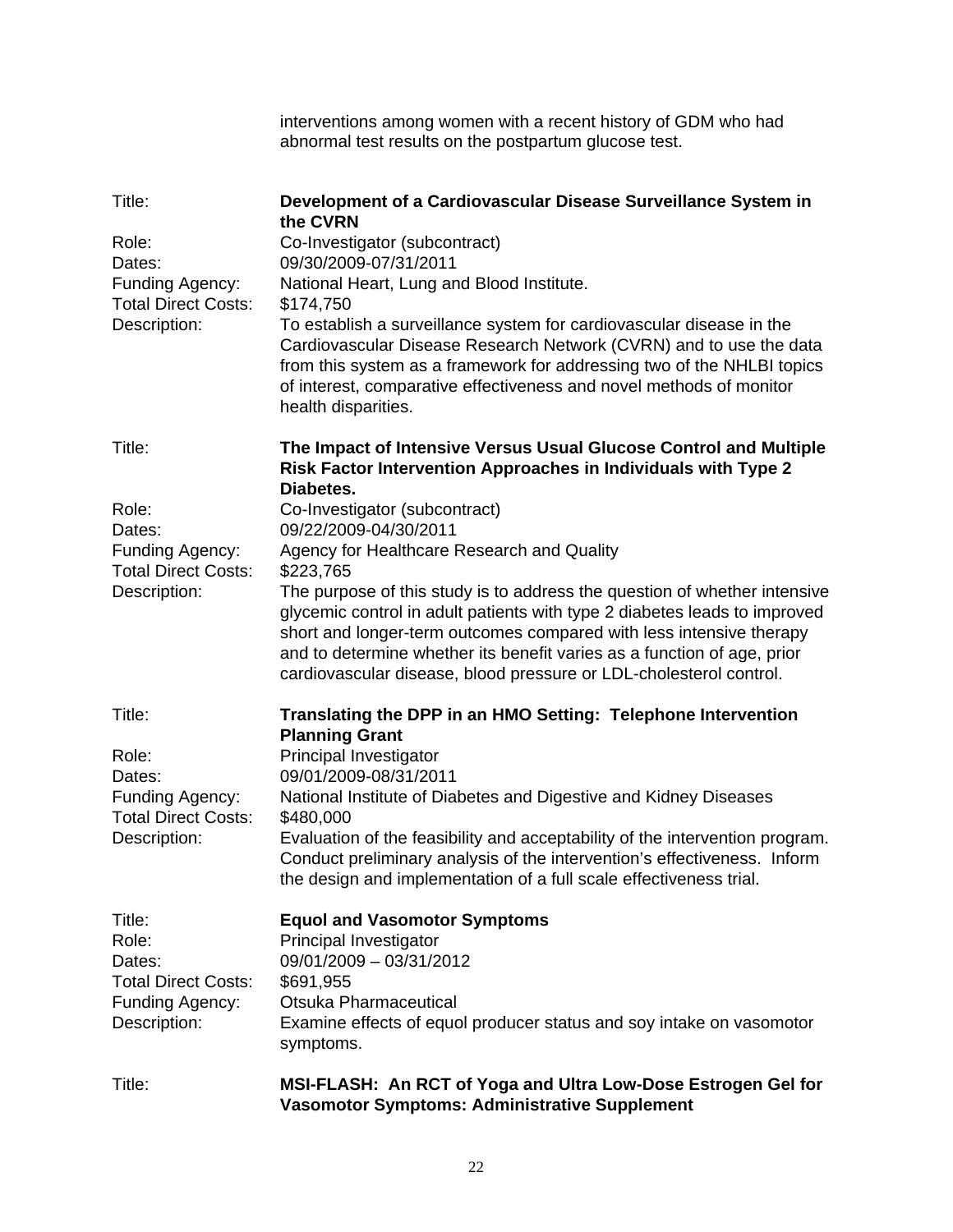| Role:<br>Dates:<br>Funding Agency:<br><b>Total Direct Costs:</b><br>Description: | Co-Principal Investigator<br>02/15/2010-08/31/13<br>NIH, National Institute on Aging<br>To analyze ECG data for heart rate variability and urine specimens for<br>cortisol for the Yoga Intervention Trial of the MsFLASH studies. Funding<br>to collect, but not to analyze, blood and urine for these tests was included<br>in the parent grant. |
|----------------------------------------------------------------------------------|----------------------------------------------------------------------------------------------------------------------------------------------------------------------------------------------------------------------------------------------------------------------------------------------------------------------------------------------------|
| Title:                                                                           | Atrial Fibrillation: Incidence, Risk Factors and Genetics.                                                                                                                                                                                                                                                                                         |
| <b>D.L.</b>                                                                      | $\Omega$ . Lease of each set $\Omega$ the set for $\Omega$                                                                                                                                                                                                                                                                                         |

| TIUC.<br>Role:<br>Dates:<br>Funding Agency:<br><b>Total Direct Costs:</b><br>Description:  | Attial Fibriliation. Includities, KISK Factors and Genetics.<br>Co-Investigator (Subcontract)<br>08/17/2009-07/31/11<br>National Heart, Lung and Blood Institute<br>\$153,832<br>To determine risk factors for Atrial Fibrillation and its complications.                                                                                                                                                                                                                                                                                                   |
|--------------------------------------------------------------------------------------------|-------------------------------------------------------------------------------------------------------------------------------------------------------------------------------------------------------------------------------------------------------------------------------------------------------------------------------------------------------------------------------------------------------------------------------------------------------------------------------------------------------------------------------------------------------------|
| Title:<br>Role:<br>Dates:<br>Funding Agency:<br><b>Total Direct Costs:</b><br>Description: | MSI-FLASH: An RCT of Yoga and Ultra Low-Dose Estrogen Gel for<br><b>Vasomotor Symptoms</b><br>Co-Principal Investigator<br>09/15/2008-08/31/13<br>NIH, National Institute on Aging<br>\$208,810<br>Accelerate the identification of effective remedies for vasomotor<br>symptoms in conjunction with NIH Menopause Symptoms Initiative and<br>network and coordinating center (DCC) at Fred Hutchinson Cancer<br>Research Center. Multicenter, factorial design, randomized controlled<br>trial of yoga, ultra low-dose estradiol (E2) gel and placebo gel. |
| Title:<br>Role:<br>Dates:<br>Funding Agency:<br><b>Total Direct Costs:</b><br>Description: | <b>HMO Research Network Cardiovascular Research Network</b><br>Group Health site Principal Investigator<br>09/30/2007-06/30/2012<br>NIH, National Heart, Lung, and Blood Institute<br>\$180,921<br>To establish a collaborative Cardiovascular Research Network (CVRN)<br>among 14 member plans of the HMO Research Network to create a<br>unique national resource that leverages the network's cardiovascular<br>expertise, diverse community-based study populations, and rich<br>electronic data systems.                                               |
| Title:<br>Role:<br>Dates:<br>Funding Agency:<br><b>Total Direct Costs:</b>                 | Development and Use of Network Infrastructure for High-Throughput<br><b>Genome Wide Association Studies</b><br>Co-Investigator<br>09/27/2007-07/31/2011<br>National Institutes of Health<br>\$3,176,631                                                                                                                                                                                                                                                                                                                                                     |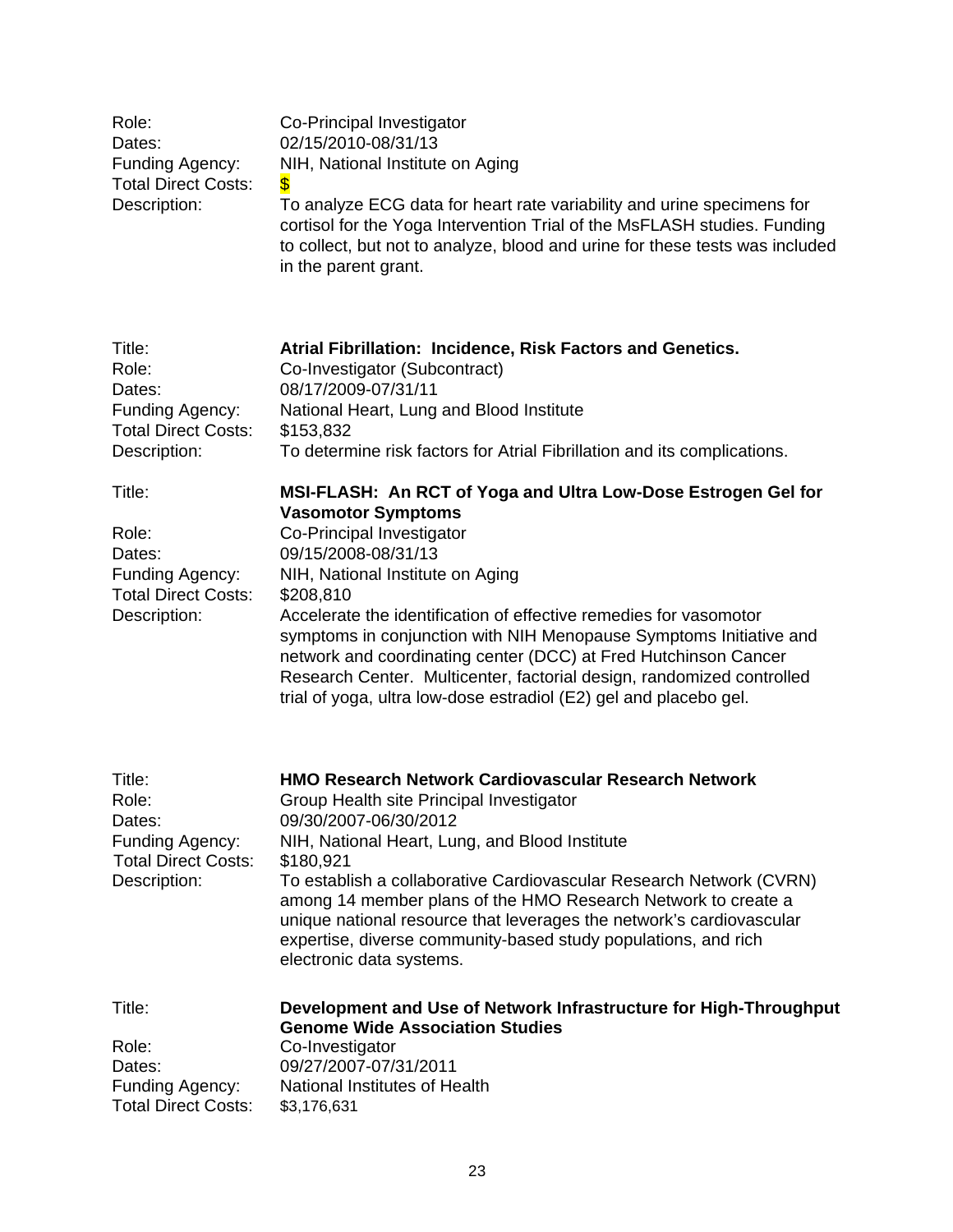| Description:                                                                                     | This project will develop methods and create the infrastructure to perform<br>high-throughput Genome Wide Analyses (GWA) in a population based<br>sample of persons with Alzheimer's disease.                                                                                                                                                                                                                                                                                                                                                                                                                           |
|--------------------------------------------------------------------------------------------------|-------------------------------------------------------------------------------------------------------------------------------------------------------------------------------------------------------------------------------------------------------------------------------------------------------------------------------------------------------------------------------------------------------------------------------------------------------------------------------------------------------------------------------------------------------------------------------------------------------------------------|
| Title:<br>Role:<br>Dates:<br>Funding Agency:<br><b>Total Direct Costs:</b><br>Description:       | <b>Health Care Improvement for Aging Women</b><br>Co-Investigator<br>05/01/2007 - 04/30/2012<br>NIH/NIA<br>\$629,249<br>The purpose of this training program is to prepare postdoctoral public<br>health scientists (epidemiologists, health services researchers, behavioral<br>scientists, and academic clinicians) to produce the evidence that will<br>guide optimum, efficient, and cost-effective healthcare practices for older<br>women. The overall goal is to create and maintain a comprehensive and<br>scientifically productive training program with a plan for continuous<br>evaluation and improvement. |
| Title:<br>Role:<br>Dates:<br>Funding Agency:<br><b>Total Direct Costs:</b><br>Description:       | <b>Epidemiology of Chronic Periodontitis and Diabetes Mellitus</b><br>Co-Investigator<br>12/01/07-06/30/2010<br><b>Washington Dental Service Foundation</b><br>\$450,298<br>The goals of this study are to confirm and quantify the link between<br>diabetes and chronic periodontitis and to explore the relationship between<br>diabetes, diabetes outcomes and medical/dental care costs in a large<br>HMO population.                                                                                                                                                                                               |
| Title:<br>Role:<br>Dates:<br>Funding Agency:<br><b>Total Direct Costs:</b><br>Description:       | Endometrial Hyperplasia - A Cohort Study<br>Co- Investigator<br>04/1/2004 - 01/31/2008<br><b>NIH</b><br>\$172,441 (subcontract)<br>The purpose of this 4-year cohort study is to establish rate of progression<br>or persistence of the most severe forms of endometrial hyperplasia in<br>response to progestin therapy or expectant management.                                                                                                                                                                                                                                                                       |
| <b>Title</b><br>Role:<br>Dates:<br>Funding Agency:<br><b>Total Direct Costs:</b><br>Description: | <b>Breast and Bone Density: Impact of Colonic Environment</b><br>Co- Investigator<br>05/6/03 - 04/30/07<br><b>NCI</b><br>\$740,113 (subcontract)<br>The purpose of this study is to examine the relationship between equol-<br>producer status and lifetime estrogen exposure (beast density and bone<br>density, and markers of estrogen metabolism (ratio of 2-hydroxyestrone<br>to $16\alpha$ hydroxyestrone: $2OHE1:16\alpha$ -OHE1).                                                                                                                                                                               |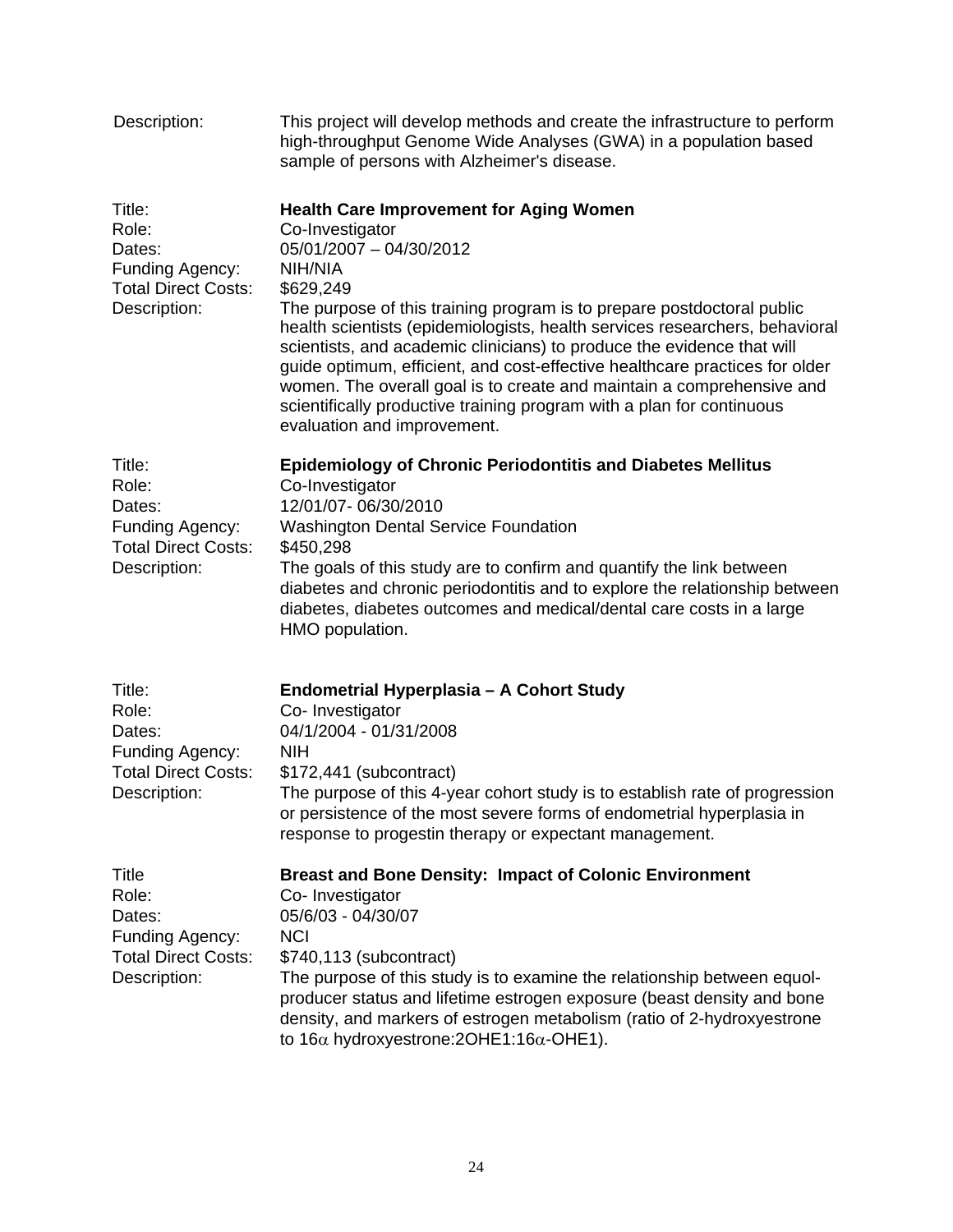| Title:<br>Role:<br>Dates:<br>Funding Agency:<br><b>Total Direct Costs:</b><br>Description: | A Population-Based Randomized Trial to Assess the Effects of<br>Short-Term Cessation of HRT on Mammography Assessments and<br><b>Breast Density</b><br>Co-Investigator<br>06/1/2003 - 05/31/2006<br><b>DOD</b><br>\$226,336<br>The purpose of this randomized trial is to evaluate the impact of HRT<br>cessation for 1-2 months prior to a routine screening mammogram on the<br>likelihood of receiving a recommendation for additional evaluation. |
|--------------------------------------------------------------------------------------------|-------------------------------------------------------------------------------------------------------------------------------------------------------------------------------------------------------------------------------------------------------------------------------------------------------------------------------------------------------------------------------------------------------------------------------------------------------|
| Title:                                                                                     | A Population-Based Randomized Trial to Assess the Effects of<br>Short-Term Cessation of HRT on Mammography Assessments and                                                                                                                                                                                                                                                                                                                            |
| Role:<br>Dates:<br>Funding Agency:<br><b>Total Direct Costs:</b><br>Description:           | <b>Breast Density</b><br>Co-Investigator<br>06/1/2006 - 03/31/2008<br><b>DOD</b><br>\$242,229<br>The purpose of this randomized trial is to evaluate the impact of HRT<br>cessation for 1-2 months prior to a routine screening mammogram on the<br>likelihood of receiving a recommendation for additional evaluation                                                                                                                                |
| Title:                                                                                     | HRT Initiation and Cessation Following Results from the Women's<br><b>Health Initiative</b>                                                                                                                                                                                                                                                                                                                                                           |
| Role:<br>Dates:<br>Funding Agency:<br><b>Total Direct Costs:</b><br>Description:           | Co-Investigator<br>11/1/2002 - 10/31/2003<br><b>NCI</b><br>\$150,418<br>The major goal of this study is to assess whether recent results from the                                                                                                                                                                                                                                                                                                     |
|                                                                                            | Women's Health Initiative had an impact on the initiation or cessation of<br>hormone replacement therapy in 5 HMO participants from the Cancer<br><b>Research Network</b>                                                                                                                                                                                                                                                                             |
| Title:<br>Role:<br>Dates:<br>Funding Agency:<br><b>Total Direct Costs:</b><br>Description: | <b>Caring Intervention for Couples Who Miscarry</b><br>Co-Investigator<br>September 30, 2001 - September 29, 2005<br><b>NIH</b><br>\$37,603 (Subcontract)<br>The purpose of this study is to examine the effect of a home-based<br>intervention on emotional healing, integration of loss, and perceived<br>couple well-being for women and their male partners after miscarriage.                                                                    |
| Title:<br>Role:<br>Dates:<br>Funding Agency:<br><b>Total Direct Costs:</b>                 | <b>Postmenopausal Evaluation and Risk Reduction with Lasofoxifene</b><br>Co- Investigator<br>April 2002 - March 2006<br>Pfizer<br>\$1,390,808                                                                                                                                                                                                                                                                                                         |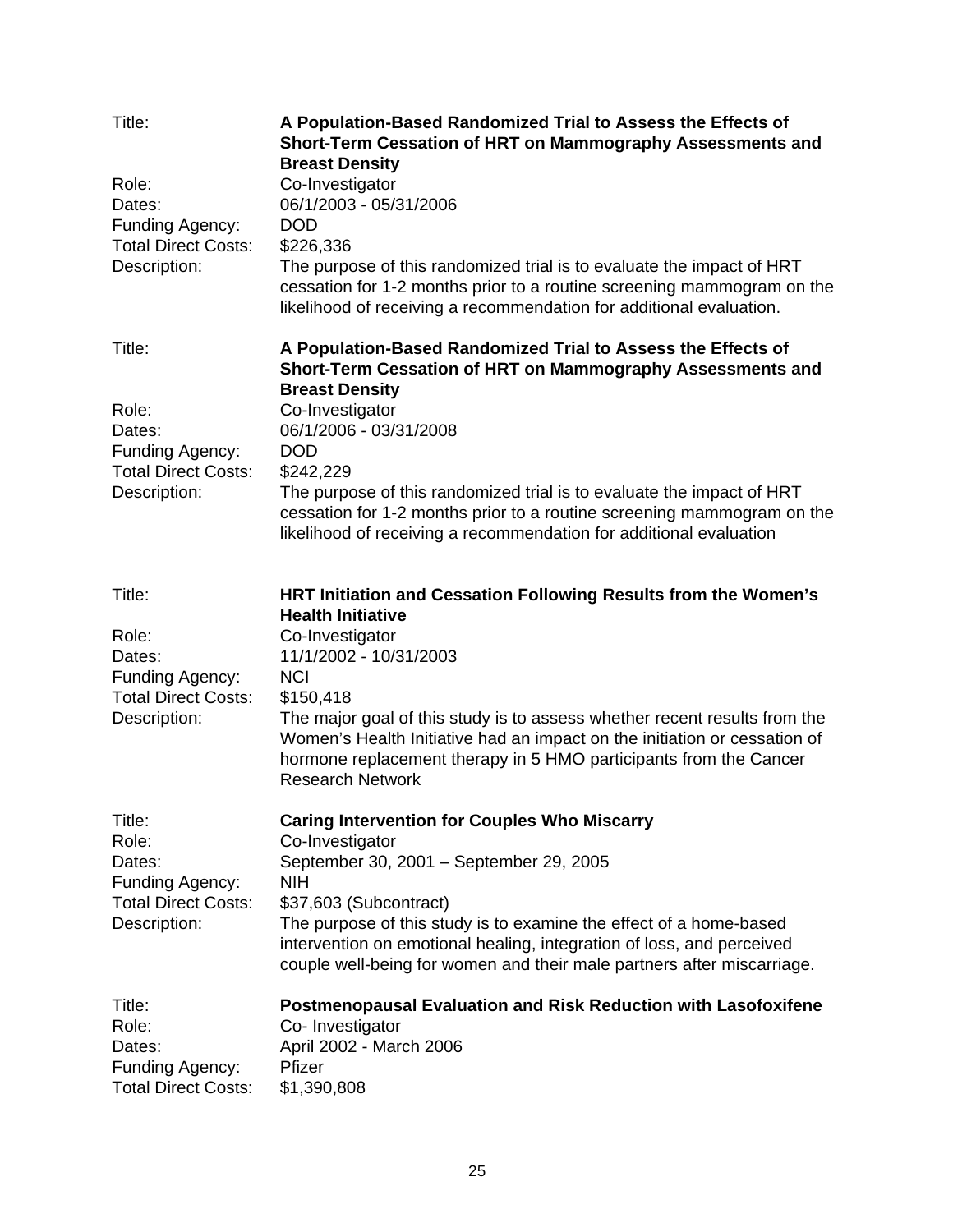| Description:                                                                               | The purpose of the industry-sponsored phase 3 clinical trial is to evaluate<br>the safety and efficacy of a new selective estrogen receptor moderator in<br>the treatment of osteoporosis in high-risk, postmenopausal women.                                                                                                                                                                                                                                                                                       |
|--------------------------------------------------------------------------------------------|---------------------------------------------------------------------------------------------------------------------------------------------------------------------------------------------------------------------------------------------------------------------------------------------------------------------------------------------------------------------------------------------------------------------------------------------------------------------------------------------------------------------|
| Title:<br>Role:<br>Dates:<br>Funding Agency:<br><b>Total Direct Costs:</b><br>Description: | Postmenopausal Evaluation and Risk Reduction with Lasofoxifene<br>Co- Investigator<br>April 1, 2006 - March 31, 2008<br>Pfizer<br>\$145,518<br>To continue long-term follow-up of risks and effectiveness of use of<br>Lasofoxifene in post-menopausal women.                                                                                                                                                                                                                                                       |
| Title:<br>Role:<br>Dates:<br>Funding Agency:<br><b>Total Direct Costs:</b><br>Description: | The impact and Cost of Female Bladder Dysfunction and Major<br><b>Depression in a Primary Care Population</b><br>Co-Investigator<br>January 1, 2002 - January 31, 2003<br>Upjohn/Pharmacia<br>\$166,413 (subcontract)<br>The purpose of this population-based survey is to establish the<br>prevalence of incontinence among adult women enrollees of Group<br>Health Cooperative, and to evaluate the association between urinary<br>incontinence and depression.                                                  |
| Title:<br>Role:<br>Dates:<br>Funding Agency:<br><b>Total Direct Costs:</b><br>Description: | <b>Systems Approach to Improving Arthritis Clinical Care</b><br>Co-Investigator<br>December 1, 2000 - November 31, 2003<br><b>Centers of Disease Control</b><br>\$586,333<br>The purpose of this study is 1) To develop an algorithm for identifying<br>individuals with arthritis using administrative data; 2) To identify methods<br>to define arthritis-related costs; and 3) To organize and facilitate a<br>structured arthritis clinical care quality improvement initiative in state<br>health departments. |
| Title:<br>Role:<br>Dates:<br>Funding Agency:<br><b>Total Direct Costs:</b><br>Description: | Alternative Therapies for Menopause: A Randomized Trial<br>Principal Investigator<br>July 1, 2000 - November 30, 2006<br>National Institute on Aging/National Center for Complementary and<br><b>Alternative Medicine</b><br>\$2,989,606<br>The purpose of this double-blind randomized controlled trial is to evaluate<br>the efficacy of three alternative approaches utilizing phytoestrogens to<br>treat vasomotor symptoms in peri- and post-menopausal women.                                                 |
| Title:<br>Role:<br>Dates:<br>Funding Agency:                                               | <b>Exercise to Improve Sleep in Heart Failure</b><br>Co-Investigator<br>February 1, 1999 - September 30, 2001<br>National Center for Nursing Research                                                                                                                                                                                                                                                                                                                                                               |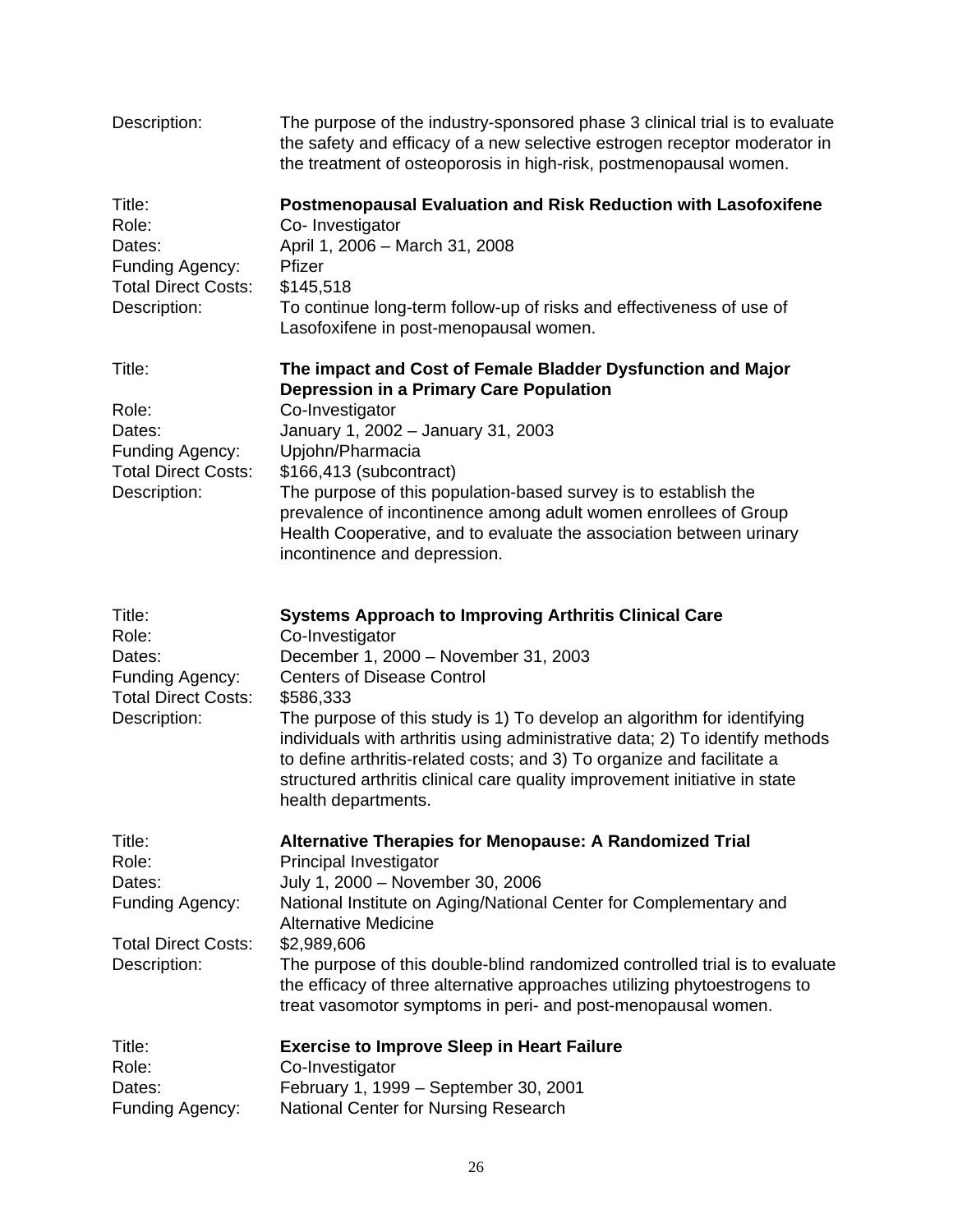| <b>Total Direct Costs:</b><br>Description:                                                 | \$63,930 (Subcontract)<br>The purpose of this study is to investigate the effects of a low-level, nurse<br>managed exercise intervention on sleep in patients with congestive heart<br>failure.                                                                                                                                                                                                                                                                                             |
|--------------------------------------------------------------------------------------------|---------------------------------------------------------------------------------------------------------------------------------------------------------------------------------------------------------------------------------------------------------------------------------------------------------------------------------------------------------------------------------------------------------------------------------------------------------------------------------------------|
| Title:<br>Role:<br>Dates:<br>Funding Agency:<br><b>Total Direct Costs:</b><br>Description: | <b>Estrogen Replacement and CVD Outcomes in Diabetic Women</b><br>Principal Investigator<br>July 1, 1997 - June 6, 2001<br>National Heart Lung and Blood Institute<br>\$603,328<br>A case-cohort study examining the association between hormone<br>replacement therapy and coronary heart disease, lower extremity<br>amputation and all-cause mortality in women with type 2 diabetes                                                                                                     |
| Title:<br>Role:<br>Dates:<br>Funding Agency:<br><b>Total Direct Costs:</b><br>Description: | Phytoestrogens and Colon Epithelium: A Randomized Trial<br>Co-Investigator<br>July 1, 1997 - March 31, 2002<br><b>National Cancer Institute</b><br>\$1,091,910<br>A randomized, double-blind trial of the effect of dietary phytoestrogens on<br>the estrogen receptor gene and on specific estrogen responsive genes.                                                                                                                                                                      |
| Title:<br>Role:<br>Dates:<br>Funding Agency:<br><b>Total Direct Costs:</b><br>Description: | An Association Between Prolonged Second Stage of Labor and<br>Stress Urinary Incontinence - A Pilot Study<br>Co-Investigator<br>January 1, 1999 - July 31, 1999<br>Department of Obstetrics and Gynecology, University of Washington<br>(Fellowship award)<br>\$13,116<br>The purpose of this case-control study is to evaluate the association<br>between prolonged second stage of labor, and other factors associated<br>with labor, and the development of stress urinary incontinence. |
| Title:<br>Role:<br>Dates:<br>Funding Agency:<br><b>Total Direct Costs:</b><br>Description: | <b>EnPower Providers Follow-up Survey</b><br>Co-Investigator<br>September 1, 1999 - May 31, 2001<br><b>Centers for Disease Prevention and Control</b><br>\$100,000<br>The purpose of this contract is to survey providers at Group Health<br>Cooperative about the impact of the findings of the HERs study on HRT<br>counseling, and to revise a consumer workbook for informed decision<br>making about HRT.                                                                              |
| Title:                                                                                     | EnPower Women's Survey Follow-up Study: Women's decision-<br>making and health care provider counseling about the initiation,<br>maintenance and cessation of hormone replacement therapy                                                                                                                                                                                                                                                                                                   |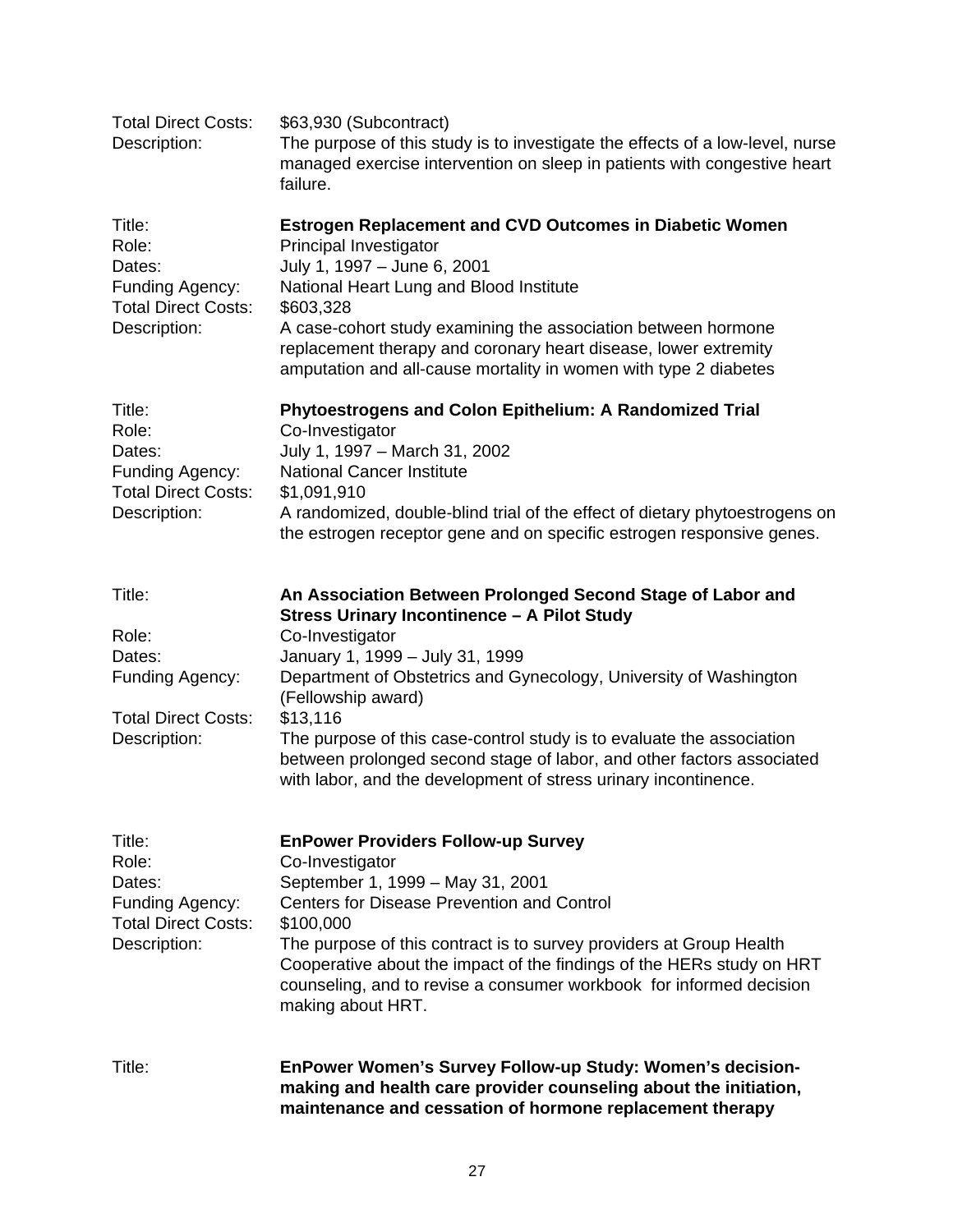| Title:<br>Role:<br>Dates:                                                                  | <b>Estrogen Replacement Therapy and Survival after Myocardial</b><br><b>Infarction in Women</b><br>Principal Investigator<br>September 1, 1992 - March 31, 1994                                                                                                                                                                                                                                                                                      |
|--------------------------------------------------------------------------------------------|------------------------------------------------------------------------------------------------------------------------------------------------------------------------------------------------------------------------------------------------------------------------------------------------------------------------------------------------------------------------------------------------------------------------------------------------------|
| Title:<br>Role:<br>Dates:<br>Funding Agency:<br><b>Total Direct Costs:</b><br>Description: | <b>Estrogen Replacement Therapy and Survival After Myocardial</b><br><b>Infarction in Women</b><br>Principal Investigator<br>August 1, 1994 - March 31, 1996<br><b>Wyeth-Ayerst Pharmaceuticals</b><br>\$25,000<br>The purpose of this retrospective cohort study was to test the hypothesis<br>that estrogen replacement therapy decreases the risk of reinfarction and<br>improves survival among women who survive a first myocardial infarction. |
| Description:                                                                               | This was a supplemental request to the third year intervention trial of the<br>CDC funded study "Delivery of Preventive Services to Older Women in<br>Managed Care Settings." The purpose of this proposal was to include<br>GHC women in development and pilot testing of intervention materials<br>and to increase the overall sample size.                                                                                                        |
| Title:<br>Role:<br>Dates:<br>Funding Agency:<br><b>Total Direct Costs:</b>                 | <b>Assessment of Hormone Replacement Counseling and Colorectal</b><br><b>Cancer Screening Among Older Women</b><br>Co-Investigator<br>September 1, 1996 - August 31, 1997<br><b>Centers for Disease Prevention and Control</b><br>\$100,000                                                                                                                                                                                                          |
| Title:<br>Role:<br>Dates:<br>Funding Agency:<br><b>Total Direct Costs:</b><br>Description: | Delivery of Preventive Services to Older Women in Managed Care<br><b>Settings</b><br>Co-Investigator<br>September 1, 1996 - August 31, 1997<br>Centers for Disease Prevention and Control - Prevention Center Grant<br>\$194,898<br>The long-term objective of this research was to improve health behaviors<br>and rates of participation in preventive health services among older<br>women enrolled at Group Health.                              |
| Role:<br>Dates:<br>Funding Agency:<br><b>Total Direct Costs:</b><br>Description:           | Co-Investigator<br>September 1, 1997 - August 31, 1998<br><b>Centers for Disease Prevention and Control</b><br>\$60,000<br>The purpose of this study is to investigate; 1) those factors that predict<br>HRT use, 2) the prevailing reasons women initiate, maintain and or stop<br>HRT, and 3) the nature of HRT counseling with health care providers.                                                                                             |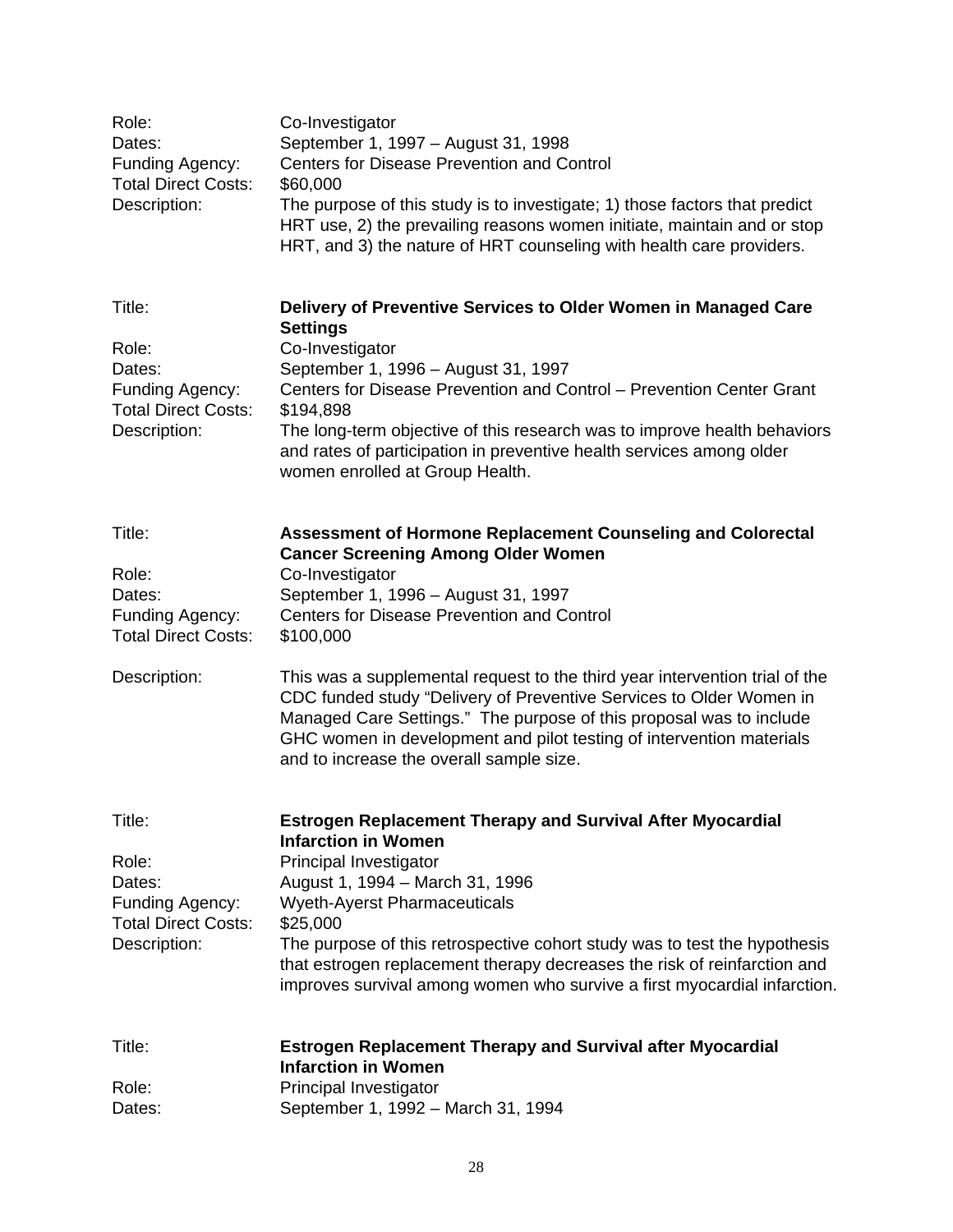| <b>Funding Agency:</b>     | <b>Group Health Foundation</b>                                            |
|----------------------------|---------------------------------------------------------------------------|
| <b>Total Direct Costs:</b> | \$15,000                                                                  |
| Description:               | The purpose of this retrospective cohort study was to test the hypothesis |
|                            | that estrogen replacement therapy decreases the risk of reinfarction and  |
|                            | improves survival among women who survive a first myocardial infarction.  |

| Title:                     | <b>Individual National Research Service Award</b> |
|----------------------------|---------------------------------------------------|
| Role:                      | <b>Student Recipient</b>                          |
| Dates:                     | September 1, 1992 – August 31, 1994               |
| Funding Agency:            | National Center for Nursing Research              |
| <b>Total Direct Costs:</b> | \$25,666                                          |

| Title:                     | <b>Patient/Spouse Recovery from Coronary Artery Bypass Graft</b>                                                                                                                                                 |  |
|----------------------------|------------------------------------------------------------------------------------------------------------------------------------------------------------------------------------------------------------------|--|
|                            | <b>Surgery</b>                                                                                                                                                                                                   |  |
| Role:                      | <b>Principal Investigator</b>                                                                                                                                                                                    |  |
| Dates:                     | March 1, 1984                                                                                                                                                                                                    |  |
| Funding Agency:            | Sigma Theta Tau, National and Local Chapters                                                                                                                                                                     |  |
| <b>Total Direct Costs:</b> | \$4,000                                                                                                                                                                                                          |  |
| Description:               | The purpose of this study was to describe patient and spouse learning<br>needs, expected and achieved benefits, and emotional responses during<br>the first six months following coronary artery bypass surgery. |  |

# **SCIENTIFIC PRESENTATIONS**

**Newton KM**, Sivarajan ES, Bruce RA, Mansfield LW. Influence of a teaching/counseling program on patient's diet after myocardial infarction. American Heart Association Scientific Session, November 1981.

**Newton KM**, Sivarajan ES, Bruce RA, Mansfield LW. Cost of hospitalization and loss of income following myocardial infarction. American Heart Association Scientific Session, November 1981.

**Newton KM**, Sivarajan ES. Patient perceptions and predictions of risk factor changes and activity levels after myocardial infarction. American Heart Association Scientific Session, November 1983.

**Newton KM**, Killien MG. Expected vs. achieved benefits of patient/spouse after coronary artery bypass. American Heart Association Scientific Session, November 1986.

**Newton KM**, Killien MG. Quality of life during early recovery from coronary artery bypass. American Heart Association Scientific Session, November 1986.

**Newton KM**, Killien MG. Patient/spouse learning needs after coronary artery bypass. American Heart Association Scientific Session, November 1986.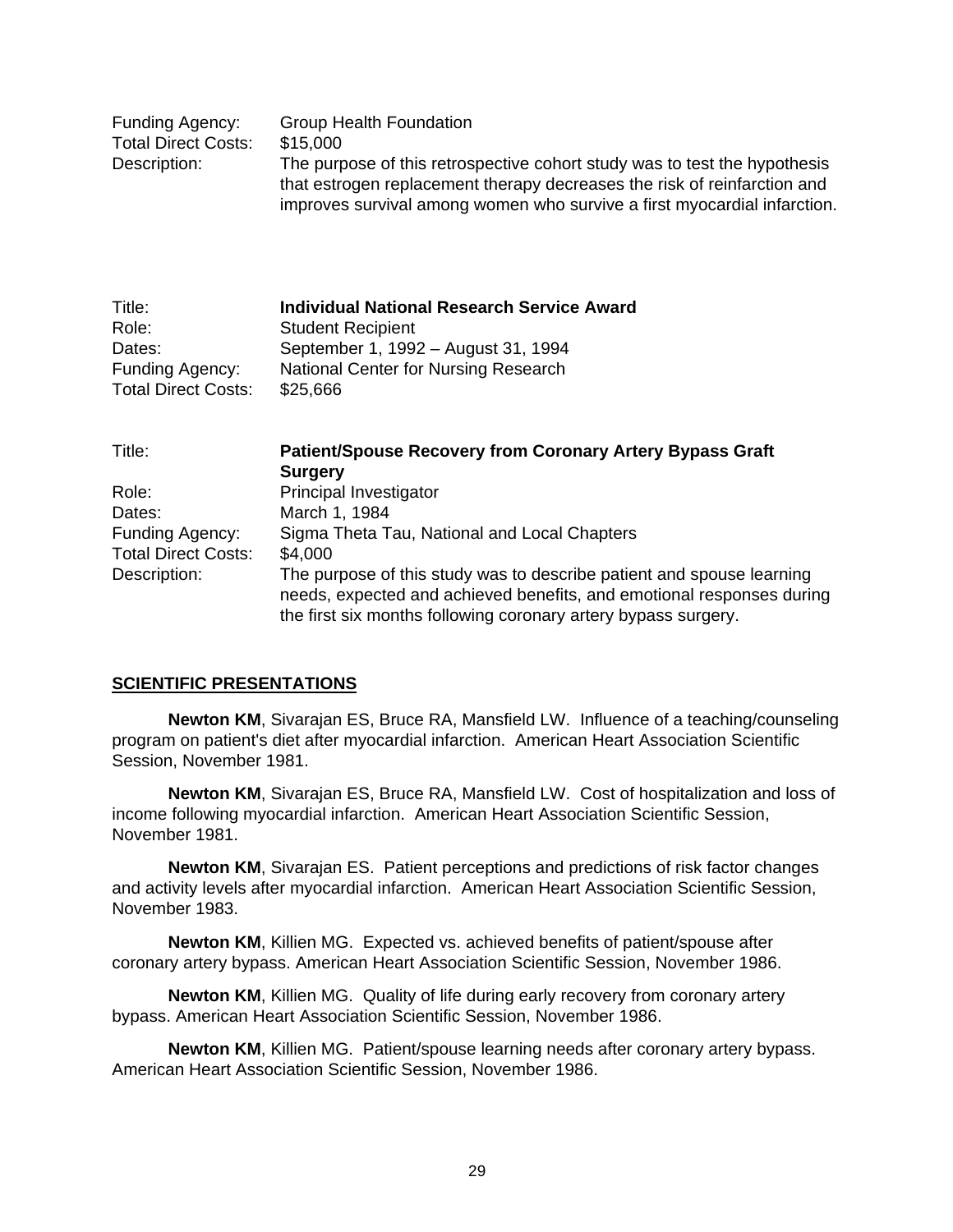**Newton KM**, Lazovich D, Mueller BA, Daling JR. The risk of low birth weight associated with smoking in consecutive pregnancies. Annual Meeting of the American Public Health Association, New York, November, 1990.

**Newton KM**, LaCroix AZ. The role of heart disease prevention in women's decisions regarding hormone replacement Therapy, The EnPOWER Study. American Heart Association Scientific Session, November 1996.

**Newton KM**, LaCroix AZ, Woods NF, Keenan NL, Anderson LA. Decisions about hormone replacement therapy among HMO women in the 1900's. North American Menopause Society, 1996.

**Newton KM**, Ramsey SC, Wagner EH, McCulloch DK, Sandhu N. The use of automated data to evaluate the complication burden of diabetes in a managed care setting. American Diabetes Association, Boston, June, 1997.

**Newton KM**, LaCroix AZ, McKnight B, Knopp RH, Siscovick DS, Heckbert SK, Weiss NS. Estrogen replacement therapy and prognosis after first myocardial infarction. National Medical Association Scientific Sessions, Honolulu, August, 1997.

Newton KM, Anderson LA, LaCroix AZ, Buist DSM, Keenan NL. Healthcare provider characteristics and encouragement to use HRT: The EnPOWER Provider Survey. North American Menopause Society, Boston, September, 1997.

**Newton KM**, LaCroix AZ, Buist DSM. Do providers encourage HRT use for women at high risk of coronary disease? A focus on attitudes and prescribing behaviors. American Heart Association Scientific Session, November, 1997.

**Newton KM**. Conducting research in a managed care setting. School of Nursing, University of Washington, November, 1997.

**Newton KM**, LaCroix AZ, Buist DSM, Anderson LA, Keenan NL. What factors account for differences in HRT prescribing by healthcare providers? "The Future of Managed Care and Women's Health: New Directions for the 21<sup>st</sup> Century," The U.S. public Health Service's Office on Women's Health, Washington D.C., January 1998.

**Newton KM**, LaCroix AZ, Buist DSM, Anderson LA, Keenan NL. The physician's role in women's decision making about hormone replacement therapy – The EnPOWER provider survey. "The Future of Managed Care and Women's Health: New Directions for the 21<sup>st</sup> Century", The U.S. public Health Service's Office on Women's Health, Washington D.C., January 1998.

**Newton KM**, Wagner EH, Ramsey SD, McCulloch D, Evans R, Sandhu N, Davis C. The use of automated data to identify complications and comorbidities of diabetes: A validation study. Cardiovascular Health Research Unit Works in Progress, Seattle, WA, February, 1998.

**Newton KM**, LaCroix AZ, Buist DSM. The use of alternative and complementary medicine by women enrolled in an HMO setting. HMO Research Network Conference. Oakland CA, May 8, 1998.

**Newton KM.** Obesity and postmenopausal hormones. Obesity: Impact on Cardiovascular Disease. American Heart Association. Amelia Island, Florida, May 1998.

**Newton KM.** The epidemiology of menopause. Reproductive Epidemiology, Department of Epidemiology, University of Washington, Seattle, WA, November 23, 1998.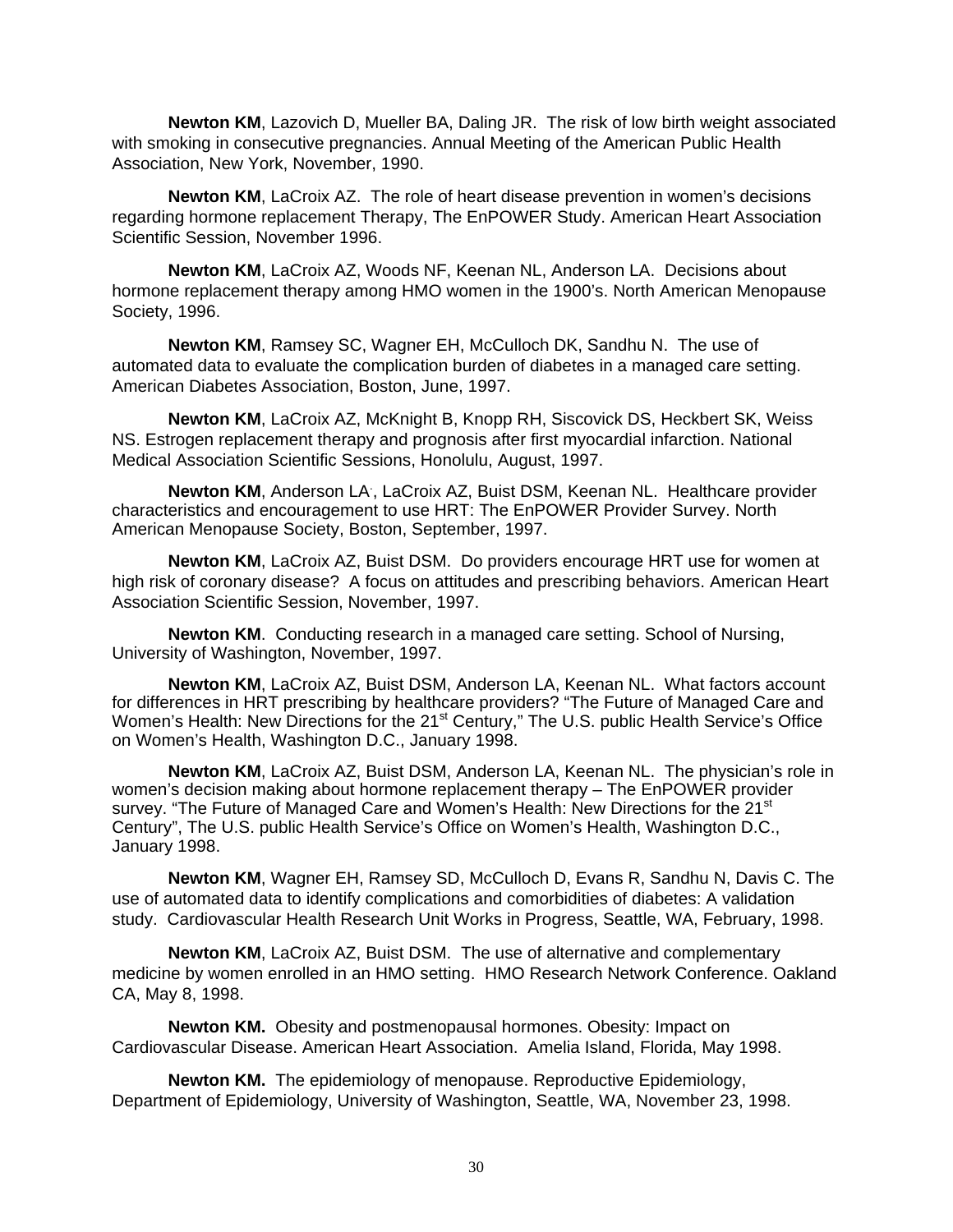Reed SD, **Newton KM.** Hormone replacement therapy (HRT) in ethnic minority populations. North American Menopause Society, New York, NY, September 21, 1999.

**Newton KM**, LaCroix AZ, Buist DSM Anderson LA. Will women in managed care use a mailed HRT workbook? The EnPower study workbook trial. North American Menopause Society, New York, NY, September 21, 1999.

LaCroix AZ, Anderson LA, **Newton KM,** Buist DSM. Qualities of HRT counseling: Findings from the EnPower study. North American Menopause Society, New York, NY, September 21, 1999.

**Newton KM**, Buist DSM, LaCroix AZ, Anderson LA. Attitudes towards uncertainty regarding HRT counseling: The EnPower Provider Survey. Orlando, FL, Sept 2000 (Poster)

**Newton KM,** LaCroix AZ, Heckbert SR, Wagner EH, McCulloch DK. Barlow WE. Estrogen replacement therapy is associated with reduced risk of death and cardiovascular events in women with type 2 diabetes. American Diabetes Association, San Francisco, CA, June 15, 2002.

**Newton KM,** Reed SD, Grothaus L, Ehrlich K, Guiltinan J, LaCroix AZ. The Herbal Alternative for Menopause Study: Factors associated with self reported severity of baseline vasomotor symptoms." Florence, Italy, April, 2004.

**Newton, KM**. "The Herbal Alternative HALT Study: A randomized trial of black cohosh, multibotanical herbs and dietary soy for vasomotor symptoms." Human Nutraceutical Research Unit, University of Guelph, Guelph, Ontario, Canada, March 29, 2006.

**Newton KM,** Buist DSM, Yu O, Hartsfield CL, Andrade, SE, Wei F, Connelly MT**,** Chan KA**.** Hormone Therapy Re-Initiation and First-Time Initiation by Type, Dose and Route, After the Women's Health Initiative. 7<sup>th</sup> European Congress on Menopause, Istanbul, Turkey, June 4, 2006.

**Newton KM**, Reed SD, Lee K, Grothaus LC, Ehrlich K, LaCroix AZ. The Impact of Hormone Therapy and Herbal Remedies for Menopause Symptoms on Sleep Quality: The HALT Trial. 7<sup>th</sup> European Congress on Menopause, Istanbul, Turkey, June 6, 2006.

**Newton KM,** Reed SD, LaCroix AZ, Grothaus LC, Nekhlyudov L, Ludman EJ. Physician Approaches to HT Discontinuation. 8<sup>th</sup> European Congress on Menopause (EMAS), London, UK, May 19, 2009.

**Newton KM,** Buist, D, Anderson ML, Reed, SD, Bowles E. Who can quit? Factors Associated with Non-compliance with Short-term HT Suspension Prior to Screening Mammography. 8<sup>th</sup> European Congress on Menopause (EMAS), London, UK, May 19, 2009.

**Newton KM,** LaCroix AZ, Nekhyludov L, Reed SD, Grothaus L, Beasley J. Secular Trends in U.S. Physicians' Beliefs and Practices Regarding Hormone Therapy: 1996-2006. The 4th Scientific Meeting of the Asia Pacific Menopause Federation, Sydney, Australia, September 27, 2010.

**Newton KM**, Nekhyludov L, Reed SD, Grothaus L, LaCroix AZ. U.S. Women's Experiences with Quitting Hormone Therapy. The  $4<sup>th</sup>$  Scientific Meeting of the Asia Pacific Menopause Federation, Sydney, Australia, September 27, 2010.

**Newton KM**, Reed SD, Guthrie KA, Sherman K, Boothe-LaForce C, Caan B, Sternfeld B, Carpenter JS, Learman L, Freeman EQ, Cohen LS, Joffe H, Andreson GL, Larson JC, Ensrud KE, Sherman S, laCroix AZ. Efficacy of Yoga for Vasomotor Symptoms in Healthy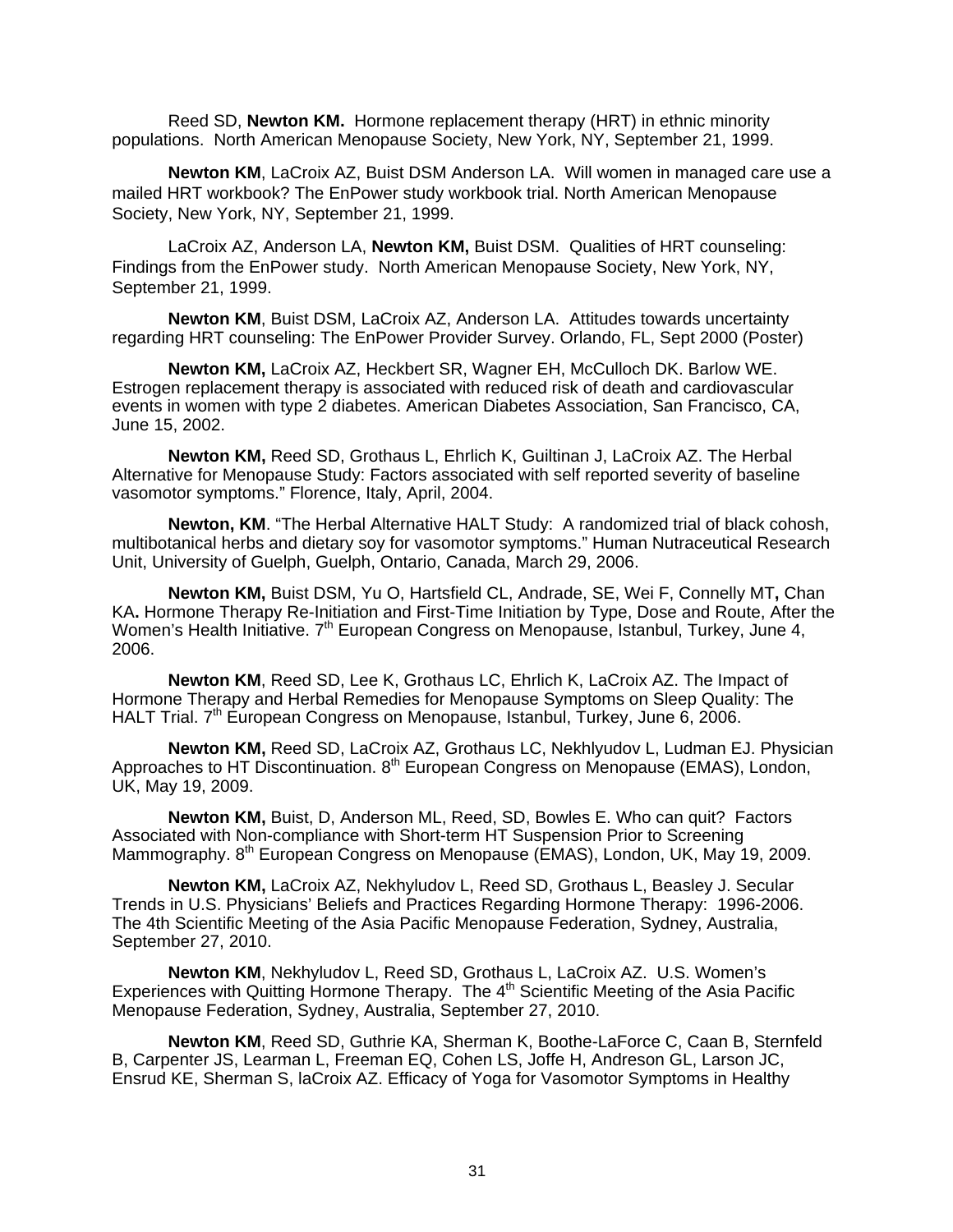Menopausal Women: A Randomized Controlled Trial. North American Menopause Society, September 2012.

# **TEACHING EXPERIENCE**

# **Formal Classroom Teaching**

- 1977-1982 Lecturer/Research Instructor, Department of Physiological Nursing, University of Washington, Seattle, WA
- 1990-1993 Instructor, Epidemiologic Methods III Department of Epidemiology, School of Public Health and Community Medicine University of Washington, Seattle.

#### **Teaching/Student Supervision**

- 1999 Katherine Van Kessel MD, 3<sup>rd</sup> Year Resident, Obstetrics and Gynecology, University of Washington, "The Association Between Prolonged Second Stage of Labor and Stress Urinary Incontinence." GHC Consultant.
- 2000 Catherine Kim, MD, Robert Wood Johnson Scholar, Department of Epidemiology, University of Washington. Gestational Diabetes and Later Conversion to Type II Diabetes, A Population-Based Study. GHC Advisor.
- 2000 Sarah Cox, RN, Doctoral Student, Case Western University. Diet and Exercise in Mid-Life Women. GHC Consultant.
- 2001 Jennifer Brennen, MD, Robert Wood Johnson Scholar, Department of Epidemiology, University of Washington. Use of Alternative Therapies in Mid-Life Women". MPH Committee Member.
- 2002-2007 Michael Fialkow, MD, Senior Fellow, Departments of Urogynocology and Epidemiololgy, University of Washington. GHC Mentor.
- 2003-2007 Darcy Carr, MD, Department of Obstetrics and Gynecology, University of Washington. "Association between Pre-Eclampsia and Subsequent Type II Diabetes." GHC Mentor.
- 2004-2006 Jennifer Melville, MD, Departments of Obstetrics/Gynecology, Psychiatry, and Health Services, University of Washington, Mentored K Award. GHC Mentor.
- 2004 Audrey Warolin, RN, School of Nursing, University of Washington. ARNP Project Committee Member.
- 2005-2007 Leslie Spangler, DVM, PhD, Group Health Foundation Postdoctoral Fellow in Women's Health, Group Health Center for Health Studies. Mentor.
- 2005-2007 Meira Epplein, PhD, Department of Epidemiology, University of Washington. "The Etiologies of Endometrial Hyperplasia." PhD committee member.
- 2009-2011 Joni Longthorpe, ARNP, School of Nursing, University of Washington. DNP thesis committee member